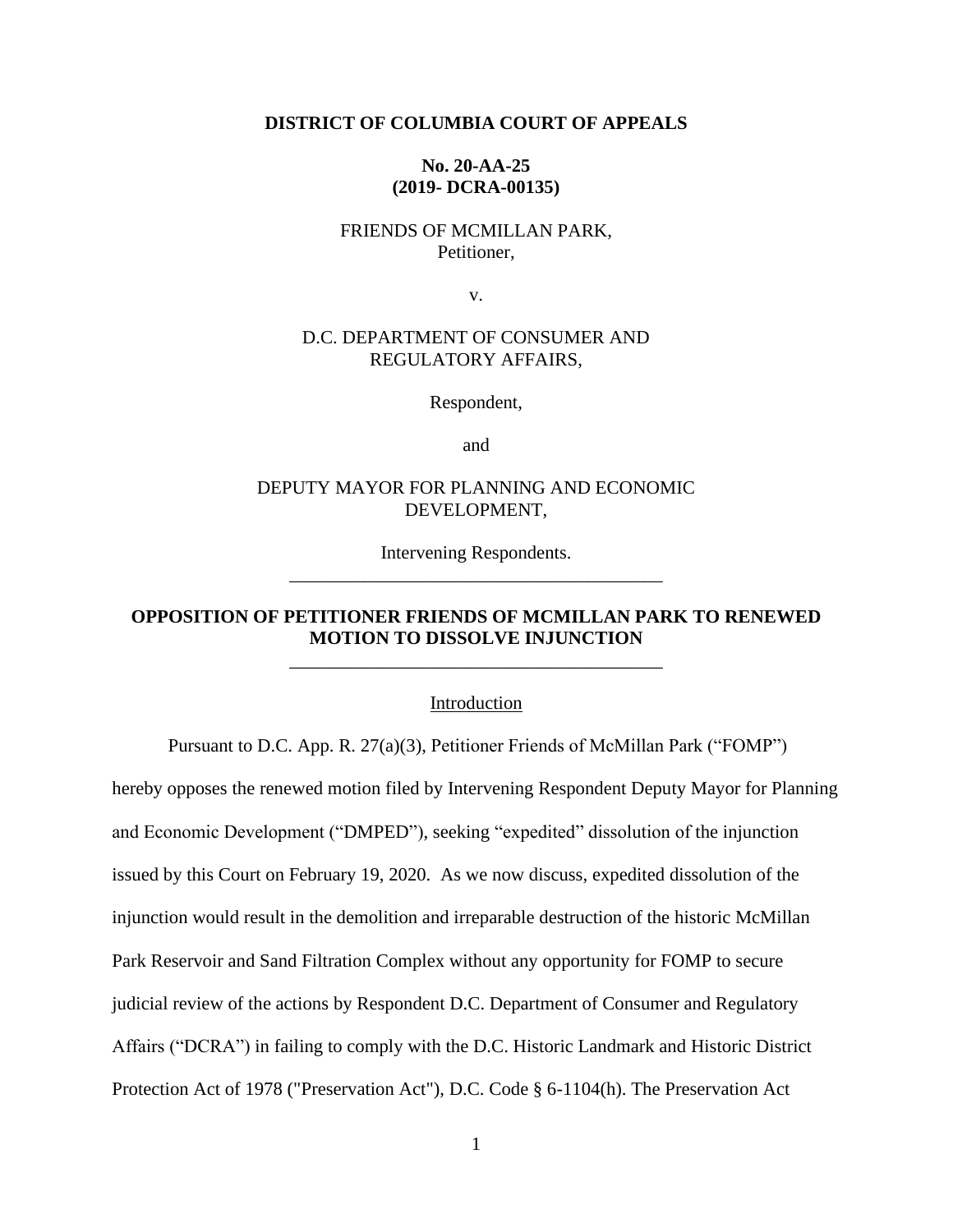prohibits the issuance of a demolition permit unless it is issued "simultaneously" with "a permit for new construction . . . under § 6-1107," and the applicant "demonstrates the ability to complete the project." *Id.* Those requirements were not satisfied here. The decision issued by the Office of Administrative Hearings ("OAH"), which became final on March 18, 2021, is now the subject of a separate petitions for review filed by FOMP in this Court, Cases No. 21-AA-180.<sup>1</sup>

This Court's injunction should be maintained in order to prevent the irreparable destruction of the McMillan historic landmark and protect this Court's future jurisdiction to undertake a considered and deliberate review based on the full record in Case No. 21-AA-180. OAH's decision in this matter raises important issues of first impression involving the interpretation and review of D.C. Code § 6-1104(h), including whether that statute allows historic resources to be demolished a decade or more before the project purportedly justifying the demolition is even scheduled to be built. In the alternative, this Court should continue its injunction in order to allow sufficient time for the filing and consideration of a motion for an injunction pending review in Case No. 21-AA-180.

#### Background

#### 1. McMillan Site Development History

The 25-acre McMillan Park Reservoir and Sand Filtration Plant, located at the intersection of Michigan Avenue, First Street, Channing Street, and North Capitol Street, in Ward 5 of the District of Columbia, was Washington's first municipal water purification system, and it was designated as a D.C. Historic Landmark in 1991 as an urban American engineering resource of great historic, cultural, landscape, planning, engineering, and architectural

<sup>1</sup> On March 22, 2021, 31 *pro se* individuals filed a separate petition for review of the OAH order. *See Stebbins, et al. v. DCRA,* Case No. 21-AA-185. On March 22, 2021, FOMP filed a motion to consolidate case numbers 21-AA-180, 20-AA-25, and 20-CV-245.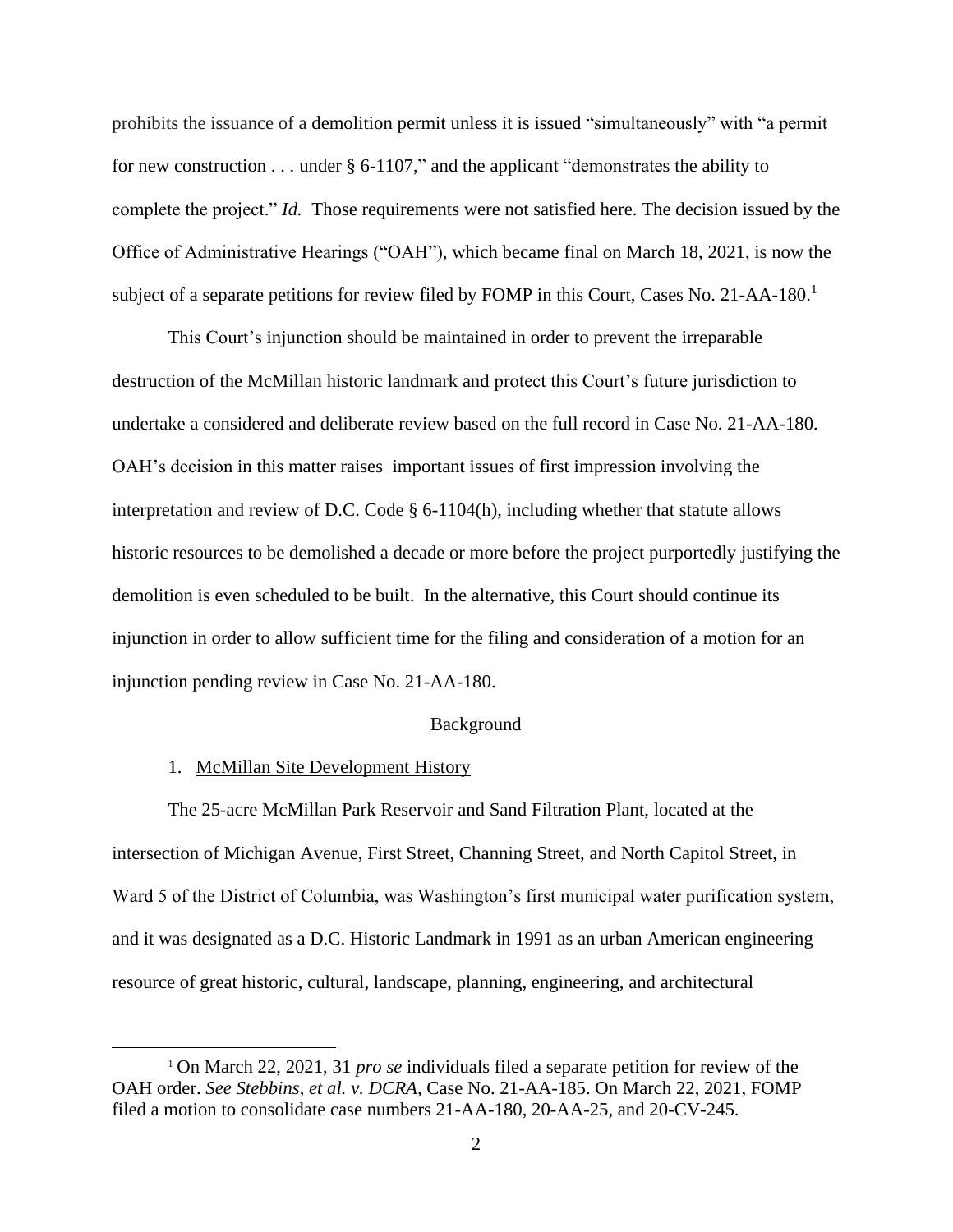significance. *Friends of McMillan Park v. D.C. Zoning Comm'n,* 149 A.3d 1027, 1032 (D.C.

2016) (*FOMP I*)*.* The site's contributing historic features include twenty architecturally distinguished below-grade arched vaults or "cells," each one acre in size, in which the water was purified. Each cell includes a corresponding above-ground historic portal entrance. The remainder of the 25-acre site is an expansive grassy open-space landscape designed by noted landscape architect Frederick Law Olmsted Jr., which surrounds the distinctive cylindrical sand silos and regulator houses clustered on two service corridors in the center of the site. *See* photographs, attached as Exhibit 1.

The District of Columbia acquired the site from the federal General Services Administration in 1987. The District's plans to develop the site then languished until 2010, when the District of Columbia entered into a sole-source/no bid contract with Vision McMillan Partners, LLC ("VMP"), a consortium of private developers, to develop the site.

In 2014, VMP and DMPED revealed a massive, two-million-square-foot mixed-use development proposal on the site consisting of a speculative medical office building, large apartment buildings and single-family townhomes, a grocery store and retail, all densely clustered on the portion of the site containing the most significant above-ground historic Olmsted landscape features. *See* Exhibit 1, at 5-6. The remaining open space would be concentrated on the southern-most portion of the site, where the District of Columbia plans to fund and construct a community center. *Id*. at 6.

### 2. Litigation Challenging the Demolition Permit.

In 2016, this Court vacated the approval by the Mayor's Agent for Historic Preservation under the Preservation Act. *Friends of McMillan Park v. D.C. Zoning Comm'n,* 149 A.3d 1027, 1032 (D.C. 2016) (*FOMP I*). On remand, the Mayor's Agent again approved the development.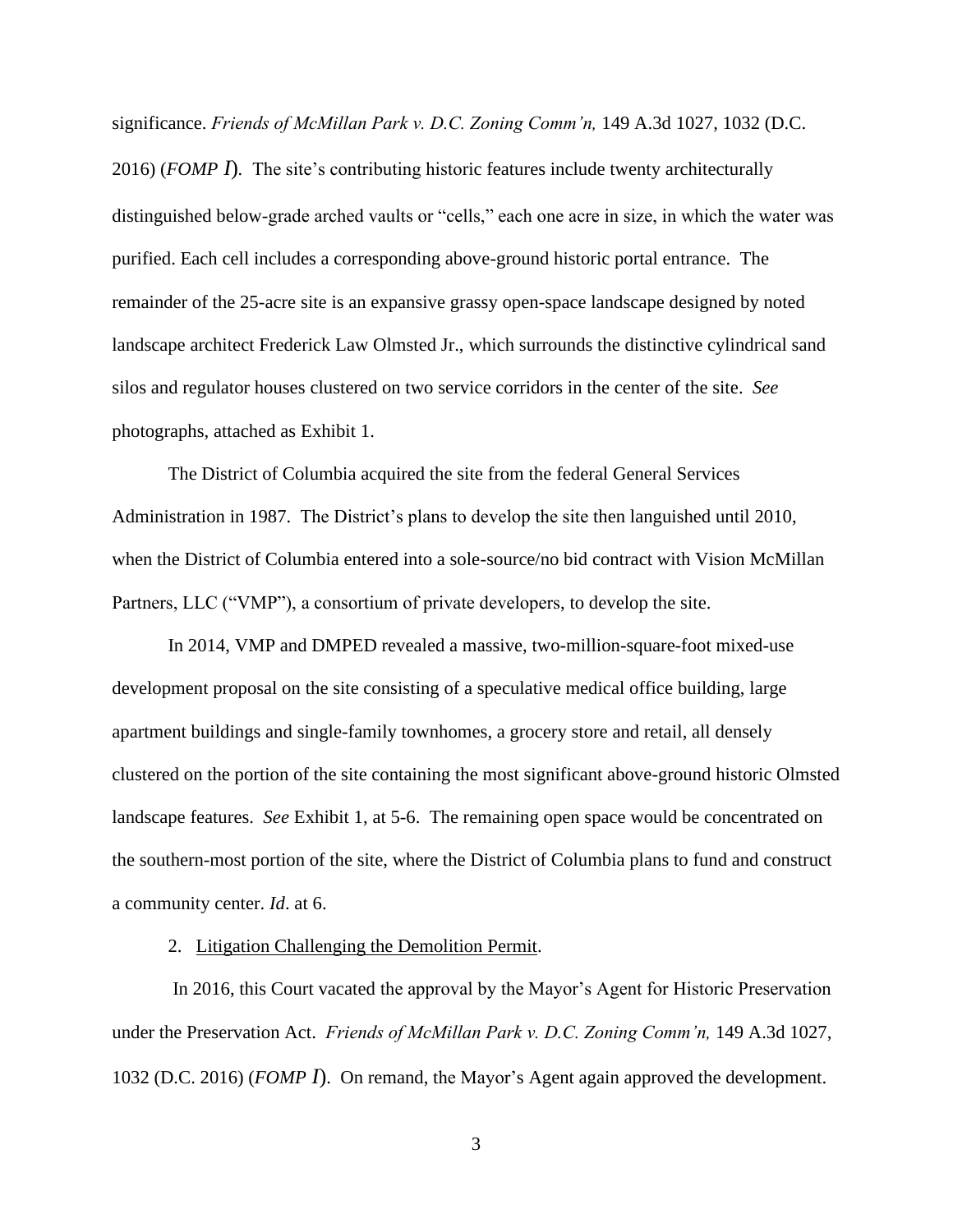In both cases, the Mayor's Agent refused to include the conditions required by D.C. Code § 6- 1104(h), despite requests from FOMP to do so. *See* Exhibit 4. On appeal of this remand decision, this Court declined to reverse the approval of the Mayor's Agent, but did direct that no demolition could occur until DCRA made an independent determination that the applicants "possess the ability to complete the project" and that there are no "legal obstacles to the completion of *the entire project.*" *Friends of McMillan Park v. D.C. Mayor's Agent for Historic Preservation,* 207 A.3d 1155, 1179 (D.C. 2019) (emphasis added) (hereinafter referred to as *FOMP II*).

Despite this explicit prohibition, on August 16, 2019, DCRA issued a demolition permit for the below-grade vaults or cells without any evidence that DCRA had complied with the explicit conditions of D.C. Code § 6-1104(h). DMPED Motion to Dissolve, Attachment E. Eleven days later, DCRA issued a partial foundation permit for the community center. *Id.*  Attachment F. The remainder and vast majority of the two million square foot development would be constructed by VMP after it acquires the site, and, by DMPED's own admission, is more than ten years away from even commencing. *Id.* Attachment K, at 11, 13 ((DMPED memo explaining that construction of the townhomes, mixed-use residential buildings, and healthcare facilities "will commence within 10 years after completion of VMP's horizontal development work" $)^2$ .

<sup>&</sup>lt;sup>2</sup> Notably, DCRA itself did not apply the OAH's approach at the time it approved the reinstatement of the demolition permit in 2019. Although the demolition permit was initially issued in December 2016, when DCRA reinstated the vacated permit on August 16, 2019, its alleged compliance with D.C. Code § 6-1104(h) was based on 2019 information submitted by DMPED regarding the Applicant's ability to complete the project, rather than whatever financial information was submitted in 2016 (if any). In other words, DCRA by its own actions implicitly acknowledges the necessity of requiring contemporaneous financial information and not basing its decision under D.C. Code § 6-1104(h) on outdated and obsolete financial information.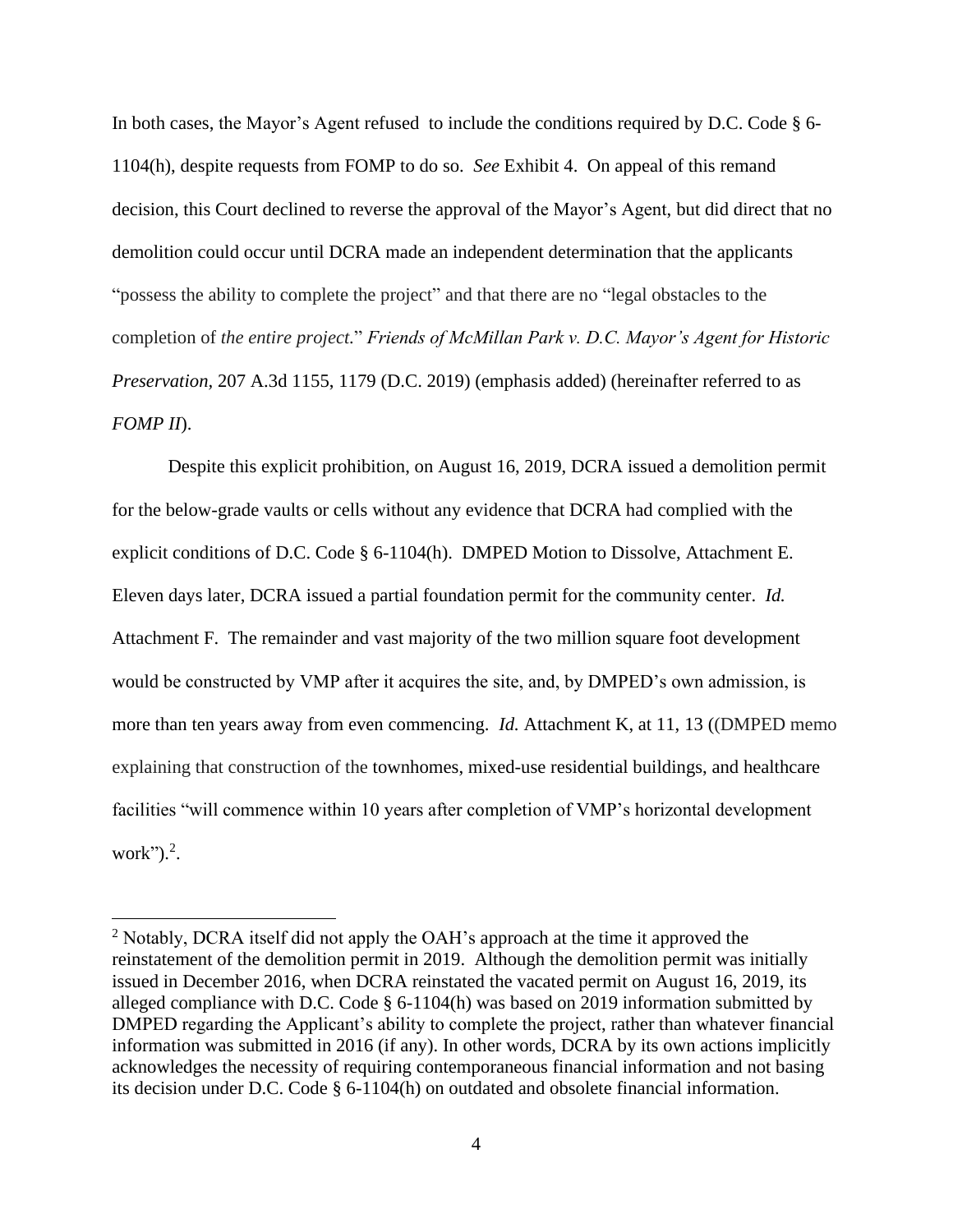FOMP promptly asked this Court to stay the demolition permit. This Court denied the stay motion "without prejudice to Petitioner seeking appropriate relief in Superior Court." Order Denying Stay in Case in Case 18-AA-347 (Aug. 23, 2019) (attached as Exhibit 2). FOMP thereupon petitioned to review the demolition permit in Superior Court, which subsequently dismissed the petition based on the finding that jurisdiction to review the demolition permit lay in the first instance with OAH. *See* DMPED Renewed Motion to Dissolve Injunction, Attachment G. FOMP appealed that decision (*FOMP v. DCRA*, DCCA Case No. 20-CV-245), intervened in the pending permit challenge before OAH (*D.C. For Reasonable Development, et al.* v*. DCRA*, 2019-DCRA-00135), and filed this petition for review under the All Writs Act, seeking an injunction to preserve the *status quo*.

On February 19, 2020, this Court granted FOMP's motion under the All Writs Act to stay demolition pending a final determination by OAH. *See* Order Granting Injunction Pending Appeal in Case No. 20-AA-25, dated Feb. 19, 2020 (attached as Exhibit 3). This Court found specifically that "the administrative record is apparently bereft of any evidence" that DCRA satisfied the explicit directive in *FOMP II* that DCRA "independently determine[] that [the developers] possess the ability to complete the project." *Id.* at 2. On June 16, 2020, this Court stayed the appeal of the D.C. Superior Court's decision pending the issuance of a final decision by OAH. *See* Order issued in 20-CV-245 (June 16, 2020).

#### 3. Proceedings before the OAH

OAH has issued four orders on dispositive motions during its review of the demolition permit. First, on October 16, 2020, OAH granted the motions to dismiss filed by DMPED and DCRA to the extent that they sought dismissal of the D.C. Construction Code claims and related environmental issues raised by petitioner D.C. For Reasonable Development,but denied the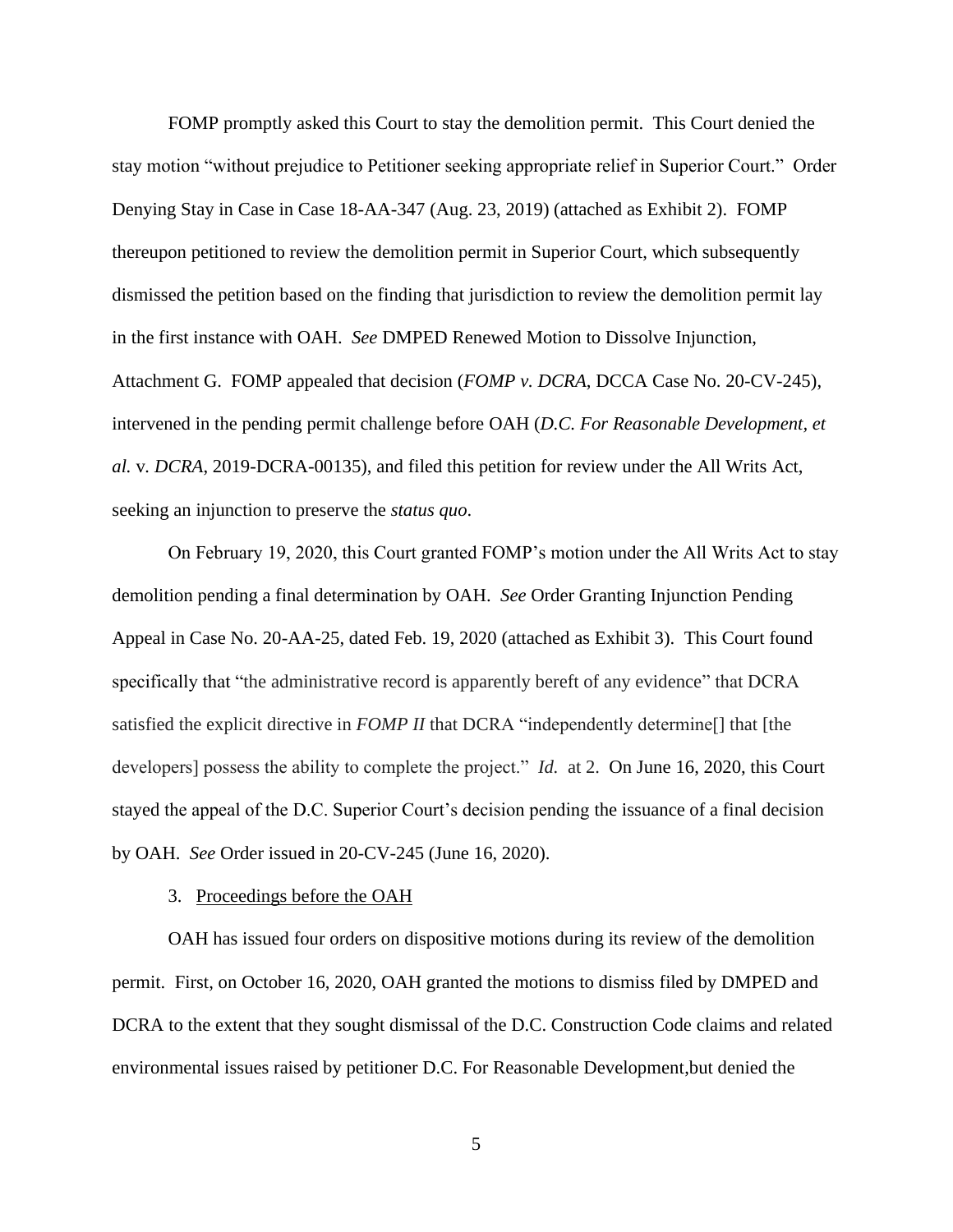motion to dismiss as it relates to the claims raised by FOMP under the Preservation Act, D.C. Code § 6-1104(h). DMPED Renewed Motion to Dissolve, Attachment I.

Second, on October 27, 2020, OAH granted the motions for summary adjudication filed by DMPED and DCRA with respect to compliance with the requirements of D.C. Code § 6- 1104(h), finding that only a single partial foundation permit for only one small part of the project – the Community Center – needed to be issued "simultaneously" with the demolition permit to warrant issuance of the entire underground vault network (not just the three cells needed for construction of the community center),. OAH also found that the applicants were not required to demonstrate a present ability to complete the project, but only that they have a general capability to do so. Finally, OAH determined that it had jurisdiction over the appeal of a building permit based on Preservation Act issues. *Id.* Attachment J.

However, OAH also determined in its order dated October 27, 2020 that the evidence submitted by DCRA was insufficient to demonstrate that DCRA made the "independent determination" that DMPED and VMP had the ability to complete the entirety of the twomillion-square-foot McMillan development project. The order therefore scheduled an evidentiary hearing, which was held telephonically on November 10, 2020. As a result of the legal conclusions in the order granting DMPED's and DCRA's motions for summary adjudication, testimony at the hearing was limited to a single witness – DCRA's chief building official Clarence Whitescarver – addressing the single issue of whether DCRA made an "independent determination" that the applicants had the ability to complete the project.

On January 28, 2021, OAH issued a third order granting DMPED's and DCRA's motions for summary adjudication and dismissed the appeal. DMPED Renewed Motion to Dissolve, Attachment A. This order became administratively final on March 18, 2021, when the OAH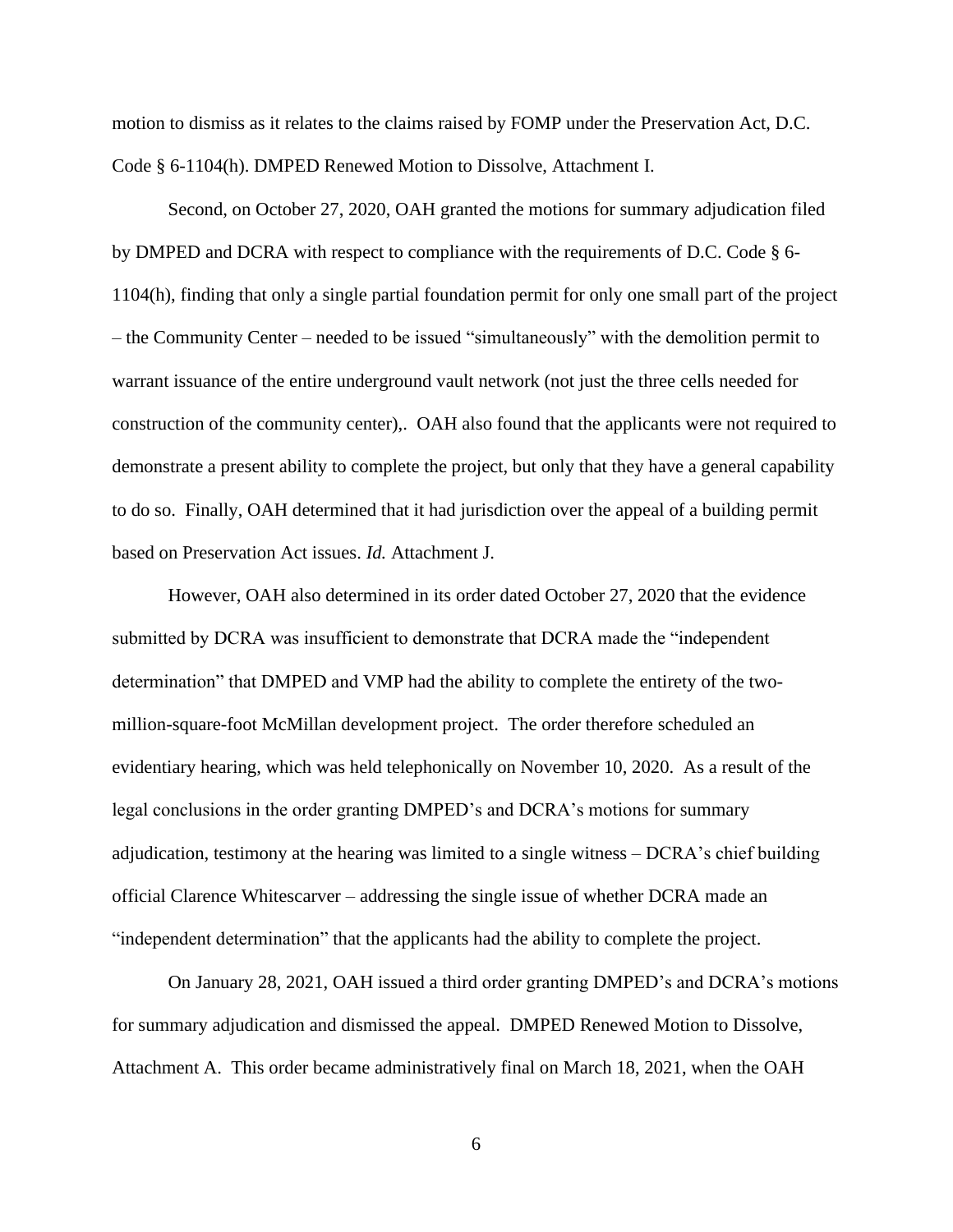denied the motions for reconsideration filed by petitioners D.C. for Reasonable Development and FOMP. *Id.*, Attachment B.

#### Discussion

- I. DMPED Has Failed to Demonstrate That FOMP Is Unlikely to Succeed on the Merits of Its Pending Appeals of the Demolition Permit.
	- A. DMPED's Motion Does Not Address Numerous Issues of First Impression Involving the Interpretation and Review of D.C. Code  $\S$  6-1104(h).

The OAH determined that the requirements of D.C. Code § 6-1104(h) applied in full to this project, explaining "[b]ecause the demolition's consistency with the Act is contingent upon financing flowing from the subdivision, and because the subdivision is a special merit project, § 6-1104(h) applies to the demolition permits." DMPED Renewed Motion, Attachment I, at 15. However, DMPED has failed to demonstrate that it has a strong likelihood of prevailing on each of the elements of D.C. Code § 6-1104(h). Instead, DMPED focuses on the limited issue of whether DCRA independently determined that the applicants had the ability to complete the project, and then states in a wholly conclusory fashion that OAH correctly interpreted the requirements of D.C. Code § 6-1104(h) in its summary adjudication order.

However, each of the OAH's legal interpretations of the Preservation Act cannot be squared with the plain language and purpose of the Act and prior applications of D.C. Code § 6- 1104(h) by the Mayor's Agent. More importantly each of these legal interpretations of the Preservation Act are matters of first impression for which there is no existing precedent, and there is no jurisprudence from this Court to support the OAH's legal interpretations of the statute or its jurisdictional determination.<sup>3</sup> DMPED has not even attempted to make a case that FOMP

<sup>&</sup>lt;sup>3</sup> In *FOMP II*, this Court affirmed only that "[s]ubstantial evidence in the record supports the Mayor's Agent's *sua sponte* and gratuitous determination that the applicants provided sufficient proof of their ability to find a healthcare tenant for the project and obtain the permits associated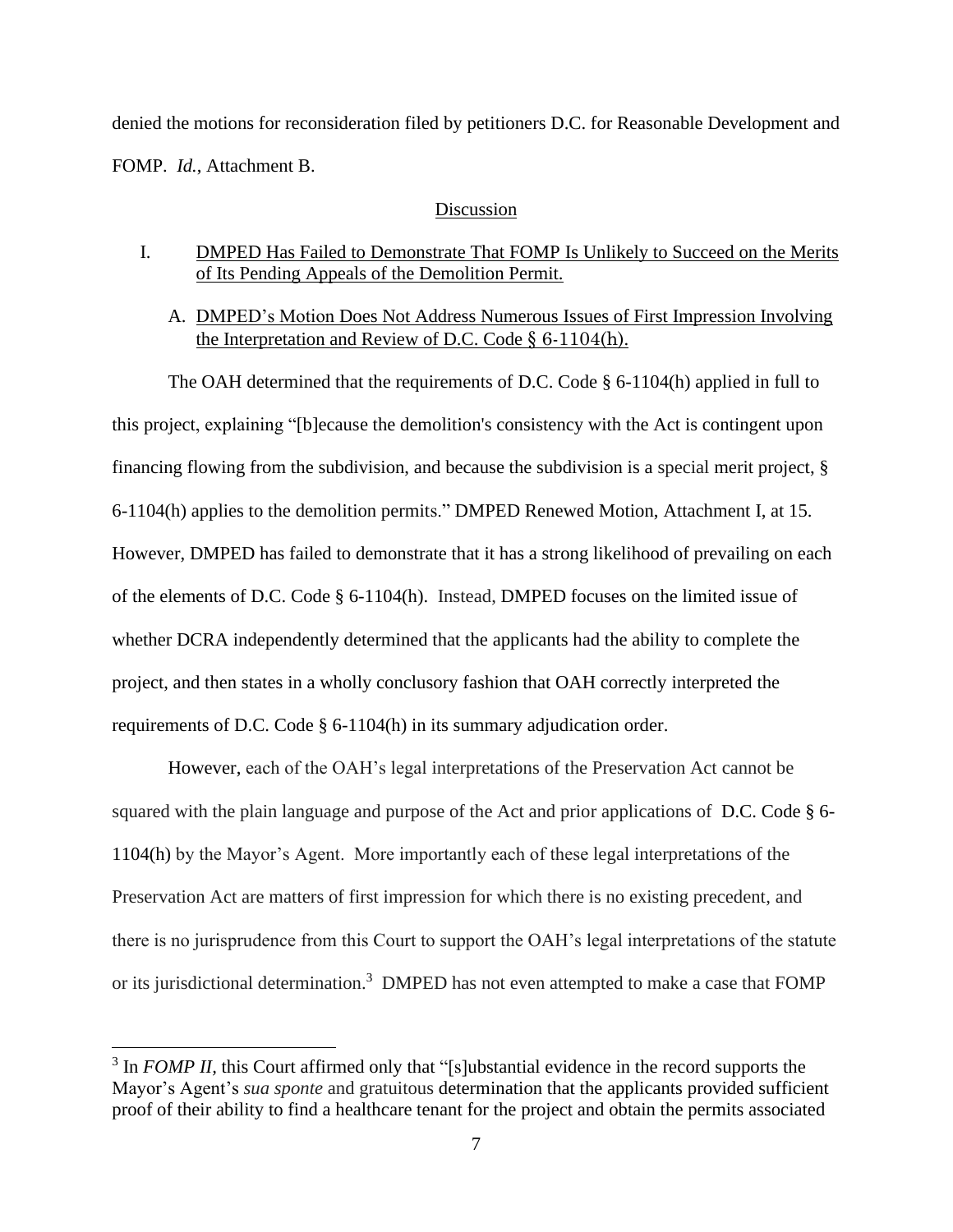is unlikely to prevail on these issues. As we now discuss, each of OAH's legal interpretations of these Preservation Act requirements would eviscerate the purposes of D.C. Code § 6-1104(h) by allowing demolition of historic resources to take place years before the project necessitating demolition is even scheduled to begin, for a future project that is subject to multiple known contingencies.

# 1. The OAH's Conclusion that the Ability to Complete the Project Could Be Determined Years Before A Developer Even Intends to Construct the Project Is Contrary to the Language and Purpose of the Preservation Act.

In its order dated October 27, 2020, the OAH ruled that the requirement that applicants

demonstrate the financial ability to complete the project was satisfied, notwithstanding

undisputed evidence in the record demonstrating that the District of Columbia had not yet

transferred the land on which the project would be built to VMP, that their ownership was

subject to numerous financial contingencies that had not been met.<sup>4</sup> Further, OAH sanctioned

<sup>4</sup> Among other things, under DMPED's joint development agreement with the private developer, no construction can begin until the site is transferred to VMP, which has not yet occurred, and the land transfer to VMP is conditioned upon "all development approvals -necessary for commencement of construction of the vertical improvements, proof of financial commitments by VMP to complete all development work and creation by VMP of a detailed, specific construction schedule for all land development work." Exhibit 5 (Amended summary term sheet, at 6-7). VMP must post a \$1 million deposit to guarantee VMP's performance of its obligations, and the District must be paid in cash the fair market value for transfer of the site, neither of which have been done. *Id*. at 25. And yet, from the outset, DMPED's agreement with VMP has called for DMPED to completely demolish all but two of the 20 extant historic sand filtration vaults below ground, and a majority of the above-ground portals, long before the site would be transferred to VMP for vertical development, despite the fact that this vertical development is not projected to begin until ten years following transfer of the site to VMP. *Id.* 

with the proposed healthcare uses." *FOMP II*, 207 A.3d at 1178. However, this Court explicitly refrained from determining that the Applicants were relieved of their responsibility to demonstrate the ability to complete the project, nor did this Court find that DCRA would be relieved of its responsibility to make a determination regarding the ability to complete the project at the time any new construction permit is approved. Accordingly, the decision in *FOMP II* did not address, analyze, or resolve any of the questions about the interpretation and application of the Preservation Act raised here.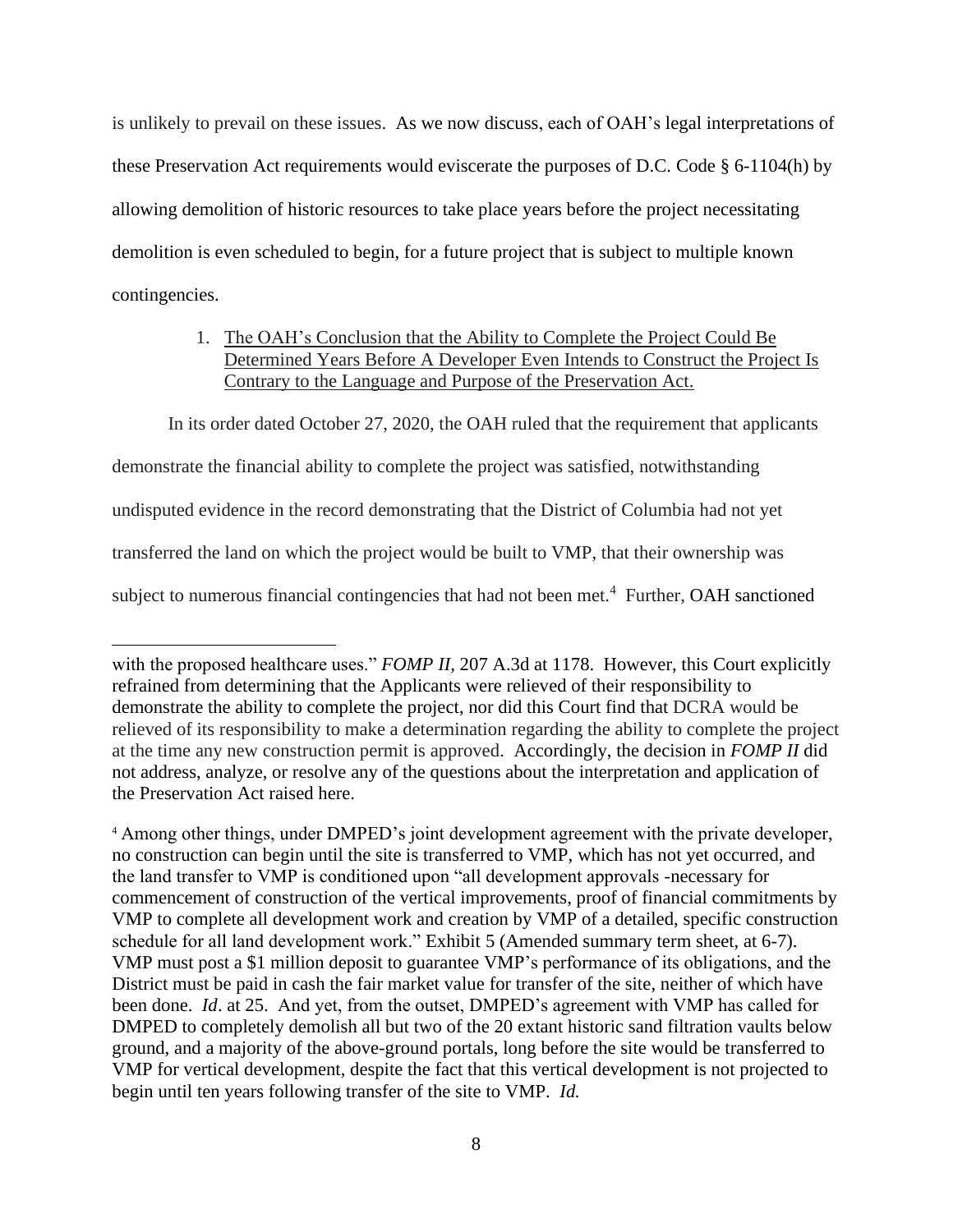the extensive demolition of *all* of the McMillan sand filtration cells and portals despite the fact that no construction permits for the private development to be undertaken by VMP (constituting the vast majority of the project) would even be requested for more than a decade. *See* DMPED Renewed Motion to Dissolve, Attachment K, at 11 (DMPED memo explaining that construction of the townhomes, mixed-use residential buildings, and healthcare facilities "will commence within 10 years after completion of VMP's horizontal development work").

The OAH's interpretation of D.C. Code  $\S$  6-1104(h) was based on a strained dictionary definition of the term "ability" to mean that VMP did not need to show that it *presently* possessed the financial ability to complete the project, but instead, only needed "to show that it has the ability to obtain the necessary funds when they are required." DMPED Motion to Renew, Attachment K, at 6; Attachment I, at 16. *See also* DMPED Renewed Motion, Attachment B (Order Denying Reconsideration, at 6) ("this administrative court can only decide whether DCRA was presented sufficient evidence at the time of its determination, not whether that evidence remains valid after a year of litigation on appeal of DCRA s decision"). Applying this static standard, the OAH found that the general statements of potential investors or lenders as to the reputation and present financial condition of the developers and vague "letters of interest" were sufficient to demonstrate the ability to complete the project when (and if) construction begins a decade or more down the road.

This standard cannot be squared with prior Mayor's Agent rulings regarding the sort of evidence that would support a finding that an applicant has the financial ability to complete the project.<sup>5</sup> None of the previous decisions by the Mayor's Agent rely on vague "letters of interest"

<sup>5</sup> *See In re Square 456, Old Hecht Co. Dep't Store Complex*, HPA Nos. 95-440–448 at 3, 11 (DCRA Sept. 11, 1996) (the Mayor's Agent concluded that the applicant had the ability to complete the special merit project based on an audited financial statement indicating developer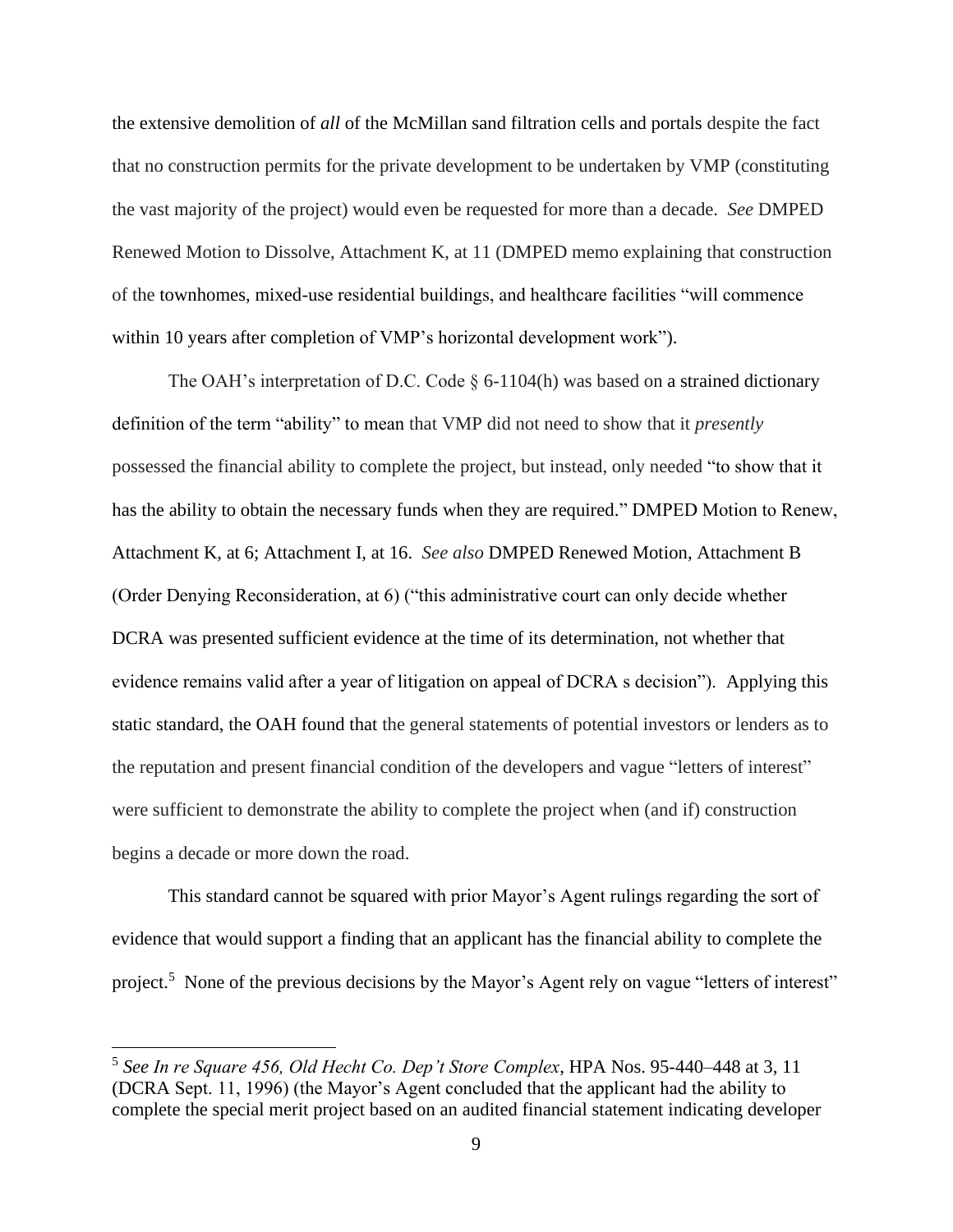by financial institutions interested in contributing some unspecified amount of equity or debt financing to a future project, or simply general statements regarding their support for the developer's other projects (but not this project) to demonstrate "financial ability to complete the project." The OAH's interpretation of the word "ability" also conflicts with this commonly used term in the development industry.<sup>6</sup>

In short, no demolition permit should be issued where, as here, the project contemplates a lengthy delay before the majority new construction permits are even requested. The limited financial information available at this time will be useless at the time the project is ready to move forward, and it is likely that intervening external circumstances could prevent or substantially alter achievement of the benefits that were originally cited in an attempt to justify the

assets of approximately \$94 billion); *In re Phillips Collection*, HPA No. 00-405 (DCRA Office of Adjudication, Oct. 11, 2000) (a museum's cash endowment, testimony from bond counsel, and a bank commitment letter were deemed sufficient evidence of the ability to complete the project); *In re Elk's Lodge*, EPA No. 80-156 (D.C. Dep't of Housing & Community Dev., at 5, Apr. 11, 1980) (Mayor's Agent concluded that D.C. Council legislation funding the project was sufficient evidence demonstrating the District's ability to complete the first D.C. Convention Center). Mayor's Agent decisions are indexed and can be downloaded from a website maintained by the Georgetown University Law Library, as part of the D.C. Historic Preservation Law Project. *See* [http://www.ll.georgetown.edu/histpres/decisions\\_hpano.cfm.](http://www.ll.georgetown.edu/histpres/decisions_hpano.cfm)

<sup>&</sup>lt;sup>6</sup> The "ability to complete the project" is a commonly used term in the development industry that has been interpreted by the courts in other contexts in ways that also conflict with the OAH's interpretation. For example, the California courts have interpreted a legal requirement that a city make a finding that a developer possesses the financial ability to complete the development project as requiring a "firm financing *commitment*" for the development project. *Guntert v. City of Stockton*, 43 Cal. App. 3d 203, 217, 117 Cal. Rptr. 601 (1974) (emphasis added). Likewise, in the context of a statute requiring that a landlord demonstrate the ability to complete the project prior to allowing demolition of its building, the court upheld the agency's finding that the landlord had failed to demonstrate the ability to complete the project, because "the petitioner did not provide a letter from a financial institution, nor a letter from the bank indicating (1) the funds for the project had been specifically segregated for the demolition project; and (2) petitioner had the financial ability to complete such undertaking ...." *118 Duane LLC v. N.Y. State Div. of Homes & Cmty. Renewal*, 2020 N.Y. Slip Op. 30912(U) (N.Y. Sup. Ct. 2020).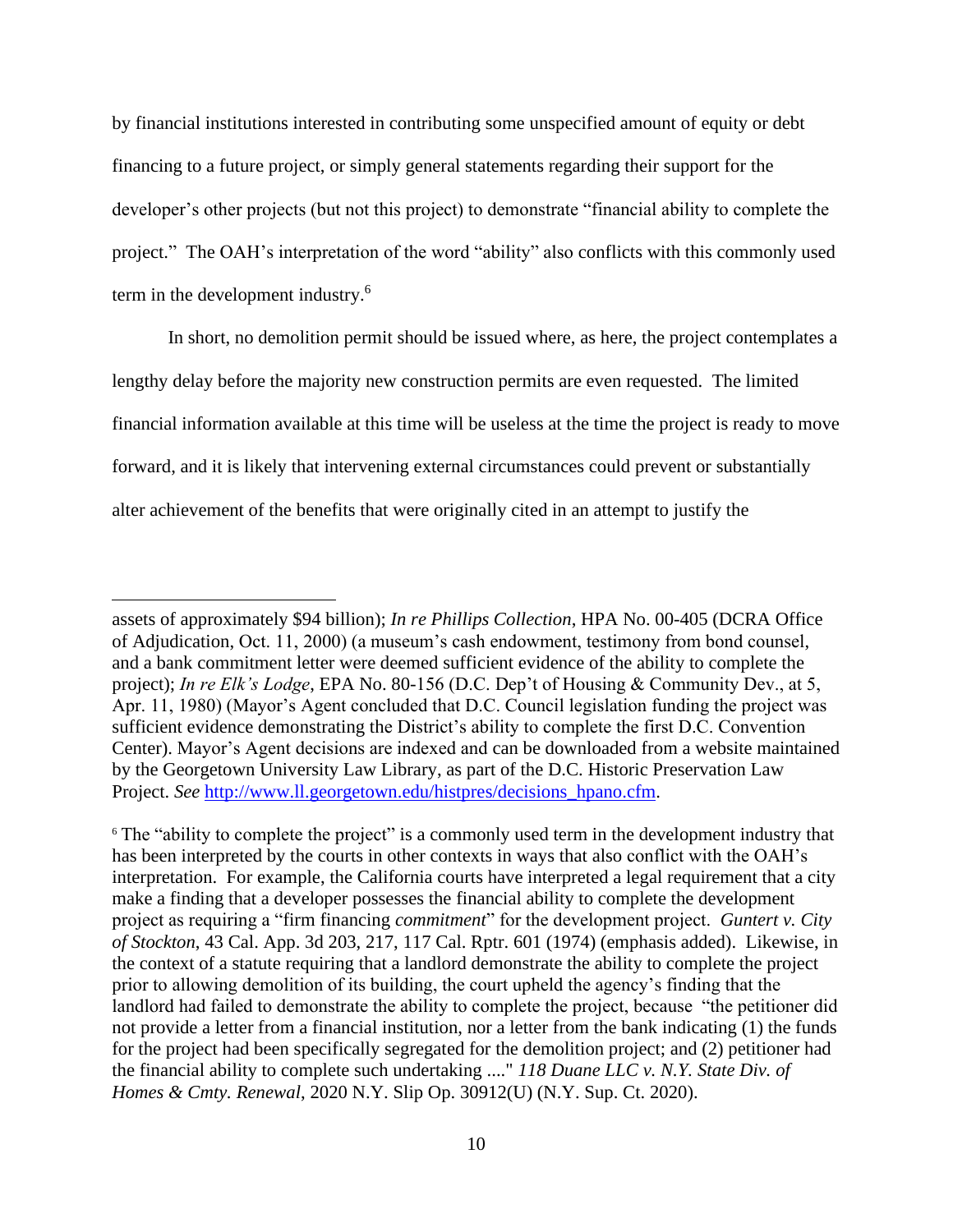demolition.<sup>7</sup>

2. DCRA Violated the Plain Language of D.C. Code § 6-1104(h) by Authorizing Demolition of the Landmark When No New Construction Permit has been Simultaneously Issued Under D.C. Code § 6-1107.

The OAH also ruled that the issuance of a single foundation permit for the community center –– the project's only public component – sufficed to satisfy the statutory requirement that any demolition permit must be issued "simultaneously" with "a permit for new construction . . . *under § 6-1107.*" D.C. Code § 6-1104(h) (emphasis added). That ruling is both inconsistent with the language of the statute and is contrary to this Court's ruling that no demolition permit be issued unless "there are "no legal obstacles to the completion of *the entire project*." *FOMP II,*  A.3d at 1179 (emphasis added).

It is undisputed that no construction permits, or even partial permits, have been issued for any building contemplated for the two-million-square-foot McMillan project under D.C. Code § 6-1107, which requires all new construction permits to be reviewed by the D.C. Historic Preservation Review Board ("HBRB"). Rather, the HPRB has only engaged in "concept review" of the development project, which the Preservation Act regulations make clear does not constitute permit review. *See* 10-C DCMR § 301.3 ("[a]n application for conceptual design review does not constitute a permit application"). As noted above, new construction permits for the private development are not contemplated for more than a decade. Issuing a demolition permit based on the first minor permit issued for this massive project is an inherently arbitrary point in time for authorizing the demolition of historic properties where the vast majority of the project is more than ten years from even commencing.

 $<sup>7</sup>$  Indeed, the pandemic has already negatively impacted commercial real estate development and</sup> will make it even less likely that developers will find a tenant for their speculative medical office building. *See* Exhibit 7 (Ludlum letter).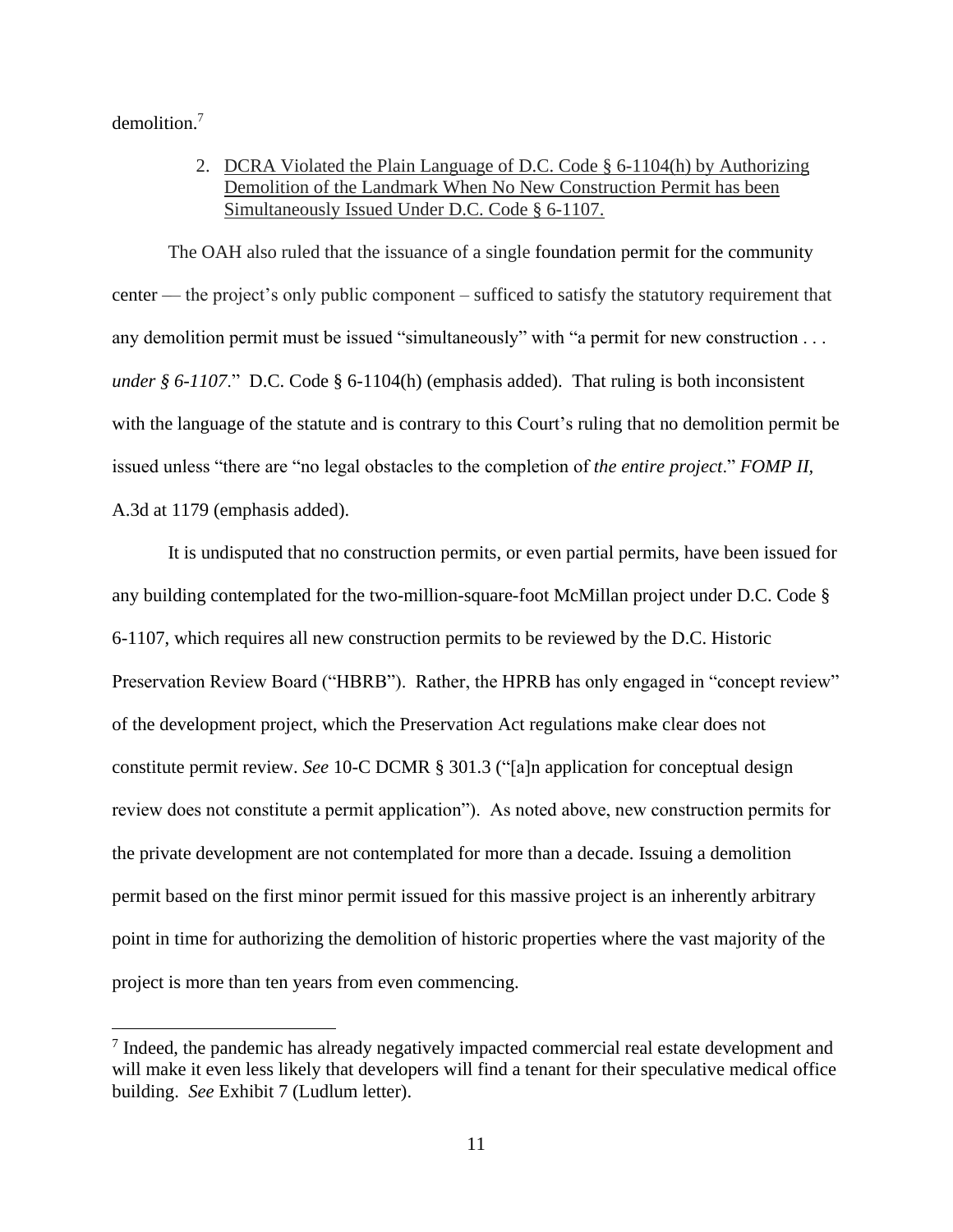OAH clearly erred in interpreting the statute's use of the indefinite article "a" in D.C. Code § 6-1104(h) (barring issuance of a demolition permit until "*a* permit for new construction is issued") as signifying that issuance of a solitary permit for a small part of this massive project satisfies this requirement, despite the fact that permits for the vast majority of the project are more than a decade away from even being requested. DMPED Renewed Motion, Attachment I, at 16 (emphasis in original). Contrary to OAH's unsupported statutory interpretation, the *indefinite article* "a" when used in a statute—as opposed to the *definite* article "the"— "is not necessarily a singular term; it is often used in the sense of 'any' and is then applied to more than one individual object ...." Black's Law Dictionary 1 (6th ed.1990) (quoted in *Campos-Hernandez v. Sessions*, 889 F.3d 564, 570 (9th Cir. 2018)). Moreover, "the meaning depends on context." *Campos-Hernandez v. Sessions*, 889 F.3d at 570.As this Court recognized, the purpose of this provision is to bar any demolition unless and until there are "no legal obstacles to the completion of *the entire project*." *FOMP II,* 203 A.3d at 1179 (emphasis added). Allowing full demolition of the entire McMillan site, when only a minor permit has been issued for a portion of a single building representing a small part of the overall development, is directly contrary to this statutory purpose where, as here, the undisputed evidence in the record is that the private development, which constitutes the vast majority of the project, is more than a decade away from even commencing.

OAH resorts to the extra-legal argument that it would somehow be unfair to VMP to impose this requirement "at the end of the application process, several years into the process, by piling on the transaction costs of gaining and juggling construction permits and deadlines until no developer could meet the requirements to actually begin the project that had supposedly been approved." DMPED Renewed Motion to Dissolve, Attachment I, at 16. There is no support in the record for this statement. DMPED has never explained why it cannot simply proceed with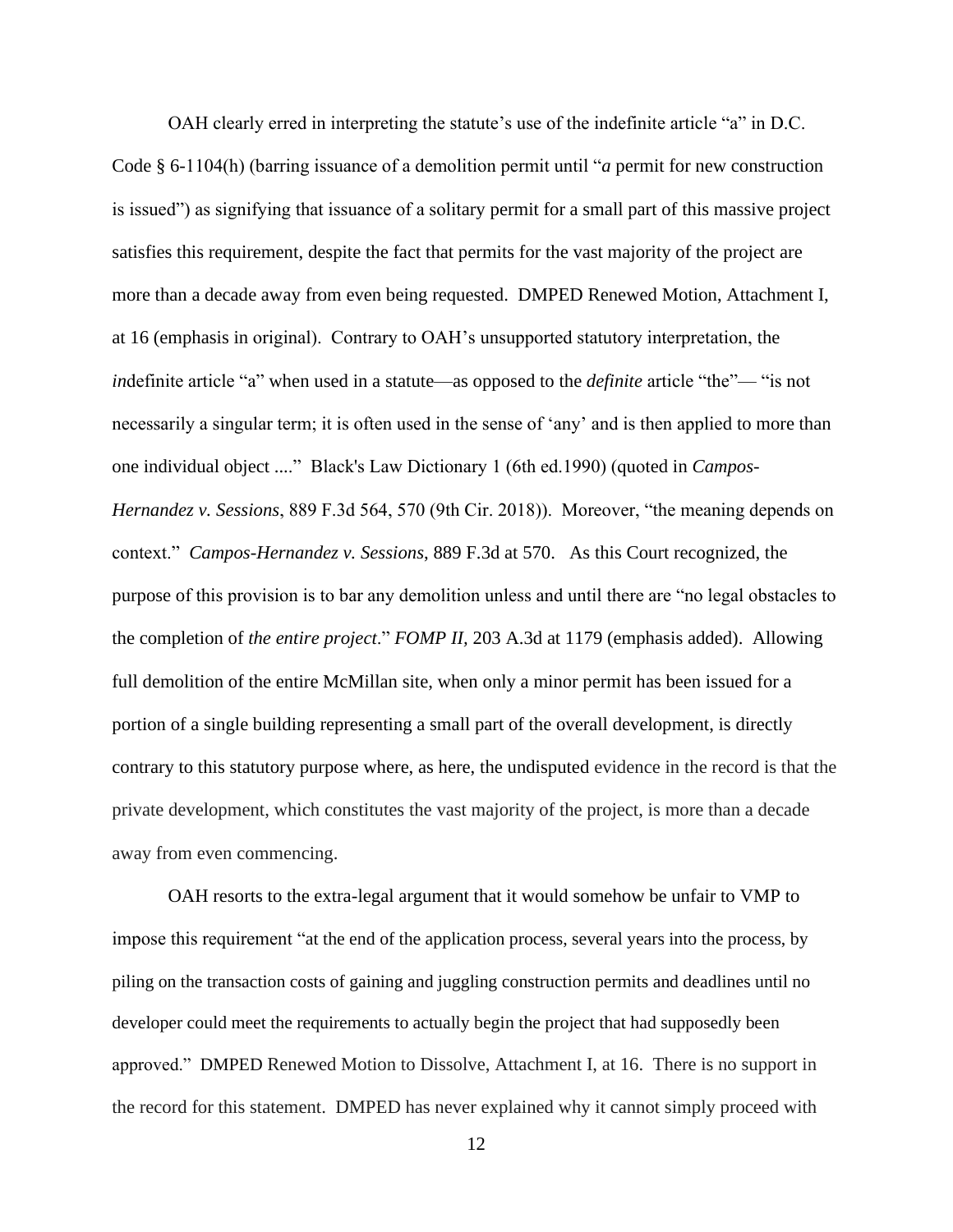constructing the community center, which would require demolishing only three severely deteriorated cells that FOMP has from the outset agreed cannot be saved. However, demolition of the remaining cells must await the issuance of new construction permits and an actual demonstration that all the applicants have the ability to complete the remainder of the project. Put another way, if construction of this multi-phased project must proceed incrementally, so must demolition.

The combined effect of the OAH's legal arguments would be to allow the destruction of a historic landmark years before there is any certainty or even likelihood that the project whose promised benefits purportedly justify demolition of the historic landmark would in fact be realized. Indeed, in this case, it is more likely that project as approved by the Mayor's Agent will *not* occur, or will be substantially changed, given how far in the future this development is planned to occur, and the numerous contingencies and intervening externalities that could affect the viability of the project. Once the historic landmark is demolished, there would be no consequences if the developers return, a decade or more later, and renege on their earlier preservation and mitigation commitments. As Mr. Whitescarver candidly admitted when posed this question, "I don't know what the backup plan is for the lack of follow-through." DMPED Renewed Motion to Dissolve, Attachment C, at 134. In short, the OAH's interpretation of D.C. Code § 6-1104(h) on this issue of first impression eviscerates the purpose of this provision and should be subject to a full judicial review by this Court in Case No 21-AA-180.

# A. OAH's Conclusion that DCRA Made The Required Independent Determination Ignores Reliable, Probative Evidence That DCRA Made No Independent Inquiry At All Into Any of the Documents Submitted by DMPED.

The OAH's erroneous interpretations of the Preservation Act effectively limited the evidentiary hearing held on November 8, 2020, to the sole issue of whether DCRA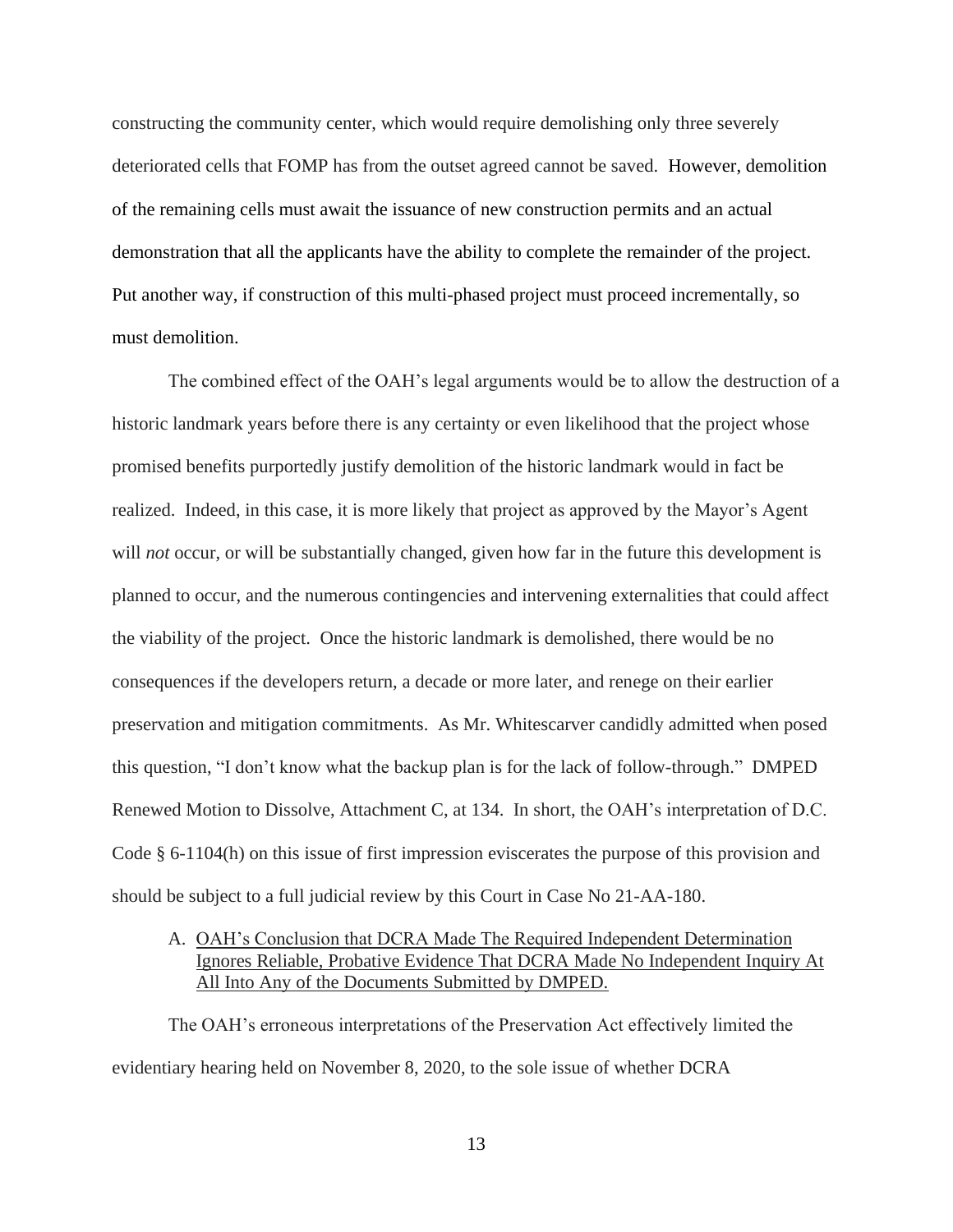"independently" determined that the applicants had the financial ability to complete the project. As a result of these predicate rulings, OAH refused to consider any inquiries into the ramifications of allowing this determination to be made based on non-contemporaneous financial information that had already become obsolete and would likely be wholly irrelevant to the financial picture that exists years from now. Indeed, the economics of the development are like to continue to change radically over the course of the lengthy predevelopment period contemplated for this project.

Further, as the transcript of the OAH evidentiary hearing made clear, DCRA did *not* in fact undertake the required independent examination into the applicants' ability to complete the project. DCRA's determination was made by Clarence Whitescarver, DCRA's chief building inspector, who acknowledged that he had no particular expertise or qualifications in assessing financial capacity and that he had never before made a determination under the Preservation Act regarding an applicant's ability to complete the project. DMPED Reviewed Motion, Attachment C, at 90-94. Apart from his *post hoc* testimony, there is absolutely no written record before the agency demonstrating that this important Preservation Act determination was given serious consideration by DCRA. *Id.* at 117.

To the contrary, Mr. Whitescarver admitted that DCRA has no regulations or guidance for assessing a permit applicant's financial ability to complete the project, and that he did not seek any guidance from experts in assessing financial capacity. *Id.* at 113-116. He further testified that he made no effort to contact any of the institutions that had submitted letters attesting to VMP's financial qualifications, nor did he request any financial information from the applicants. *Id*. at 126-27.Instead, his review was based on the identical documentation that had previously been submitted to this Court in opposition to the original motion and discussions with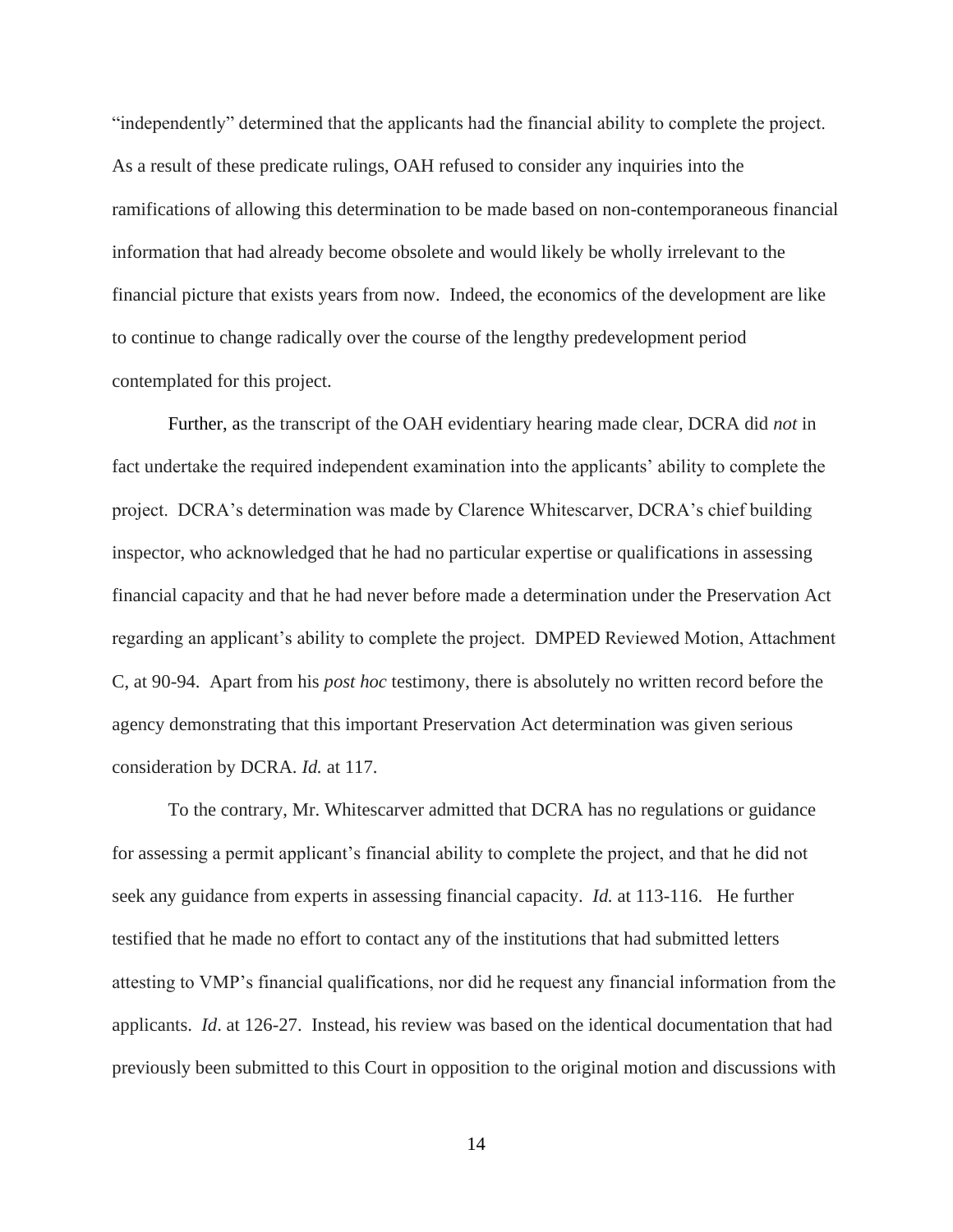DMPED. *Id.* In short, the testimony of Mr. Whitescarver confirms that DCRA did nothing more than rubberstamp DMPED's request for a demolition permit and fails to provide any evidence of "changed circumstances" that would warrant dissolution of the injunction pending review of the OAH decision. <sup>8</sup>

### B. There Is A Compelling Need for This Court to Resolve the Jurisdictional Issues.

Finally, DMPED ignores the important disputed jurisdictional determination regarding whether OAH or D.C. Superior Court has jurisdiction over appeals of DCRA's permit decisions, which has never been addressed by this Court. This Court has, however, held that challenges to HPRB determinations without contested case proceedings must be filed in the D.C. Superior Court. *See Donnelly Associates v. D.C. Historic Preservation Review Board,* 520 A.2d 270, 276 (D.C. 1987). Further, as a matter of practice, challenges to DCRA's compliance with the Preservation Act have routinely been filed in Superior Court. *See e.g., Butler, et al. v. D.C. Dep't of Public Works,* 115 Daily Wash. L. Rptr. 949 (D.C. Super. Ct. May 8, 1987); *Dwyer v. District of Columbia,* 120 Daily Wash. L. Rptr. 2609 (D.C. Super. Ct. Aug. 14, 1992). Indeed, this Court assumed this in its 2019 order denying FOMP's motion for a stay of the demolition permit "without prejudice to Petitioner seeking appropriate relief in Superior Court." Exhibit 2. Further, the D.C. Superior Court is better suited than OAH as a venue for litigating challenges to DCRA's issuance of a demolition permit under the Preservation Act. Most notably, the D.C. Superior Court, unlike OAH, has equitable powers necessary to preserve the *status quo* and prevent irreparable harm while a case is pending. OAH, by contrast, lacks this essential power. *See* 

<sup>8</sup> Further, this Court's ability even to engage in meaningful judicial review of the OAH's conclusions of law is foreclosed by OAH's failure to make any specific findings of fact in this case, in violation of D.C. Code § 2-509(e) (agency in contested case proceeding must make findings of fact supported by "reliable, probative, and substantial evidence").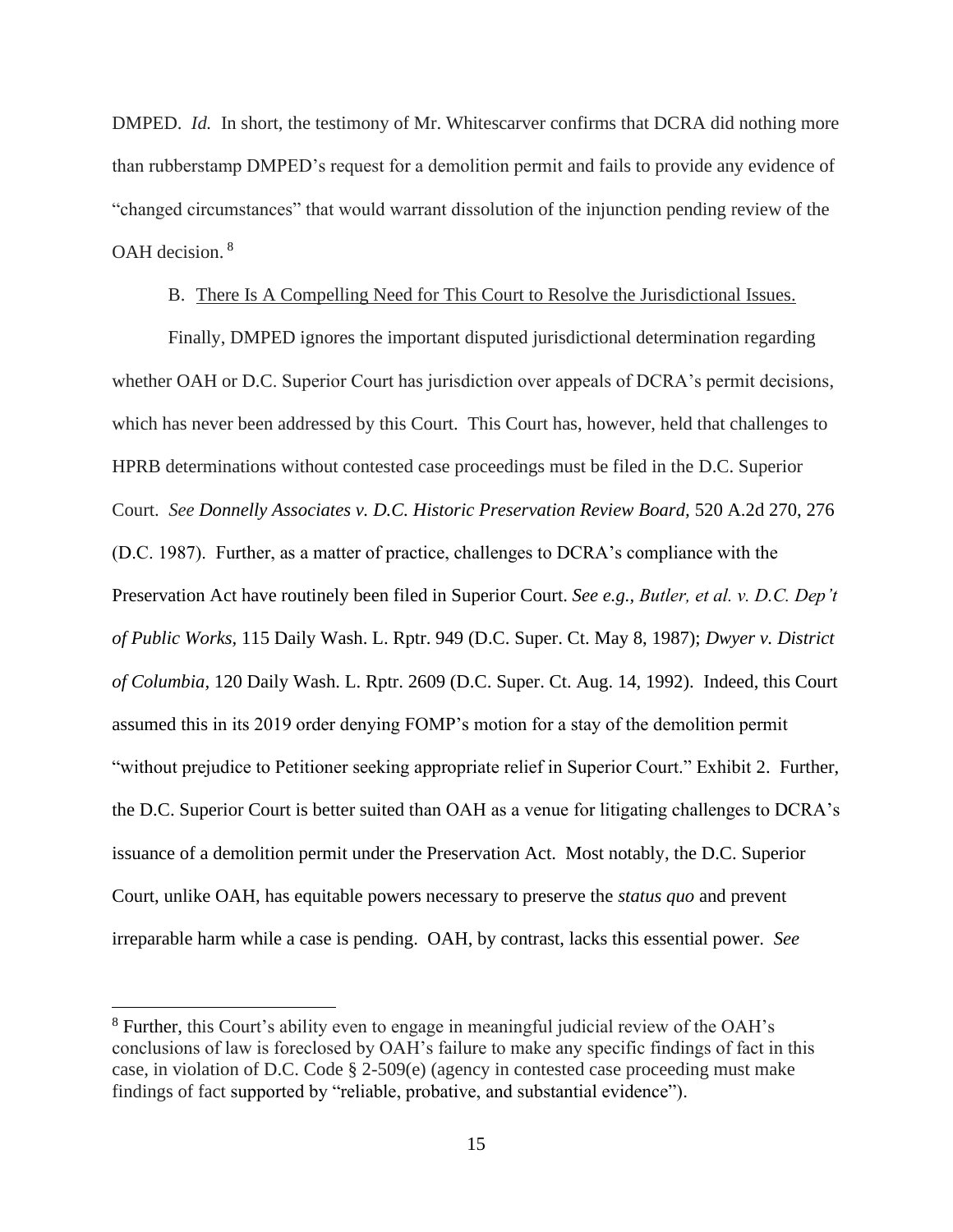*Northeast Neighbors for Responsible Growth, Inc. v. AppleTree Inst. for Educ. Innovation, Inc*., *Northeast Neighbors for Responsible Growth, Inc. v. AppleTree Inst. for Educ. Innovation, Inc*., 92 A.3d 1114, 1122 (D.C. 2014)

The OAH's finding that exclusive jurisdiction over the Preservation Act issues raised in this petition is conferred on the OAH by virtue of DCRA's rules cannot be squared with the plain language of those rules, which specifically provide that "any person adversely affected or aggrieved by a final decision of the code official *based in whole or in part upon the Construction Codes* may appeal to the Office of Administrative Hearings (OAH)." 12 D.C.M.R. § 112.2.1 (emphasis added). The full text of this rule makes clear that it only pertains to issues arising under the construction codes, stating: "The appeal *shall specify that the Construction Codes or the rules legally adopted thereunder have been incorrectly interpreted or applied by the code official*, that the requirements *of the Construction Code*s do not fully apply, or that an equally good or better form of construction can be used. The OAH shall have no authority to waive requirements of the *Construction Codes*." *Id.* (emphasis added)

Further complicating the jurisdictional issues is the fact that, in this case, the Mayor's Agent repeatedly abdicated its responsibility under D.C. Code § 6-1104(h), despite repeated and early requests by FOMP. See Exhibit 4 (FOMP Motion to Correct  $(4/28/15)$ .<sup>9</sup> Nor did the Mayor's Agent exercise his authority to "specify any documents or assurances the applicant must submit in order to demonstrate the ability to complete the project, as required for permit

<sup>&</sup>lt;sup>9</sup> Where no construction is planned to occur immediately upon approval by the Mayor's Agent, the Mayor's Agent approval has included the required determination under D.C. Code § 6- 1104(h) in the initial order approving demolition. *See* note 5*, infra,* at p. 10*.* In one case where, as here, the project justifying the demolition was delayed, no demolition permit was issued until the Mayor's Agent addressed the developer's ability to complete the project.. *See In the Matter of: 1717-1721 Rhode Island Ave, N.W.*, HPA 93-236, 93-2378 & 93-238 (attached as Exhibit 8).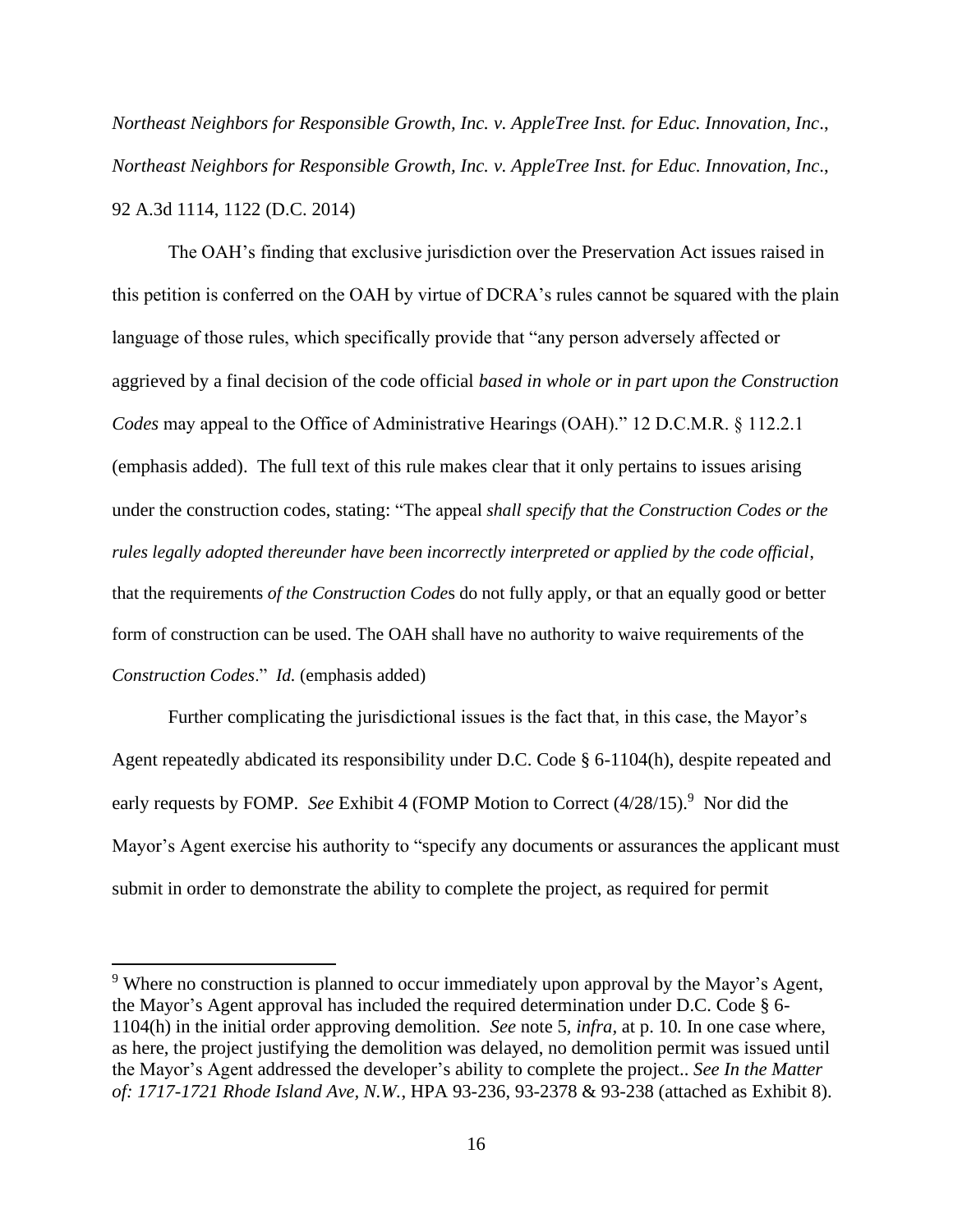issuance."  $10C$  DCMR  $\S$  411.4. This left DCRA to assume this responsibility without any guidance from the Mayor's Agent. As DCRA's witness testified, DCRA had never before made these sorts of determinations under the Preservation Act and has no procedures or protocols for conducting this analysis. DMPED Renewed Motion to Dissolve, Attachment C, at 93-95.

Further, while the D.C. Superior Court ruled that OAH must undertake this review, OAH disclaimed any competency to review this determination, stating that it is a "non-expert administrative court," "[u]nlike the Mayor['s] Agent which acts as the ultimate expert administrative body approving or disapproving of certain actions under the Historic Preservation Act." DMPED Renewed Motion, Attachment B (Order Denying Reconsideration, at 6). *See also Embassy Real Estate, LLC v. D.C. Mayor's Agent,* 944 A.2d 1036, 1050 (D.C. 2008) ("We defer to the expertise of the Mayor's Agent**.")**

 Given the level of confusion surrounding this issue, it is imperative that this Court resolve the many conflicting opinions about who is the competent authority to undertake and review determinations under D.C. Code § 6-1104(h) and when and how those determinations should be made. Dissolving the pending injunction would deprive FOMP of its right to judicial review of this important issue, and would deprive the D.C. Superior Court, the Mayor's Agent, DCRA, the OAH, and potential permit applicants of necessary guidance going forward.

### II. There is No Legitimate Justification for Dissolving the Injunction That Would Outweigh the Irreparable Harm to the McMillan Park Historic Landmark.

Ignoring the truly irreparable harm of demolishing the McMillan historic landmark, DMPED argues that dissolution of the injunction should be expedited "to avoid further irreparable harm" to its interests. DMPED Renewed Motion, at 20. However, none of the asserted harms even remotely constitute irreparable injury that would outweigh the permanent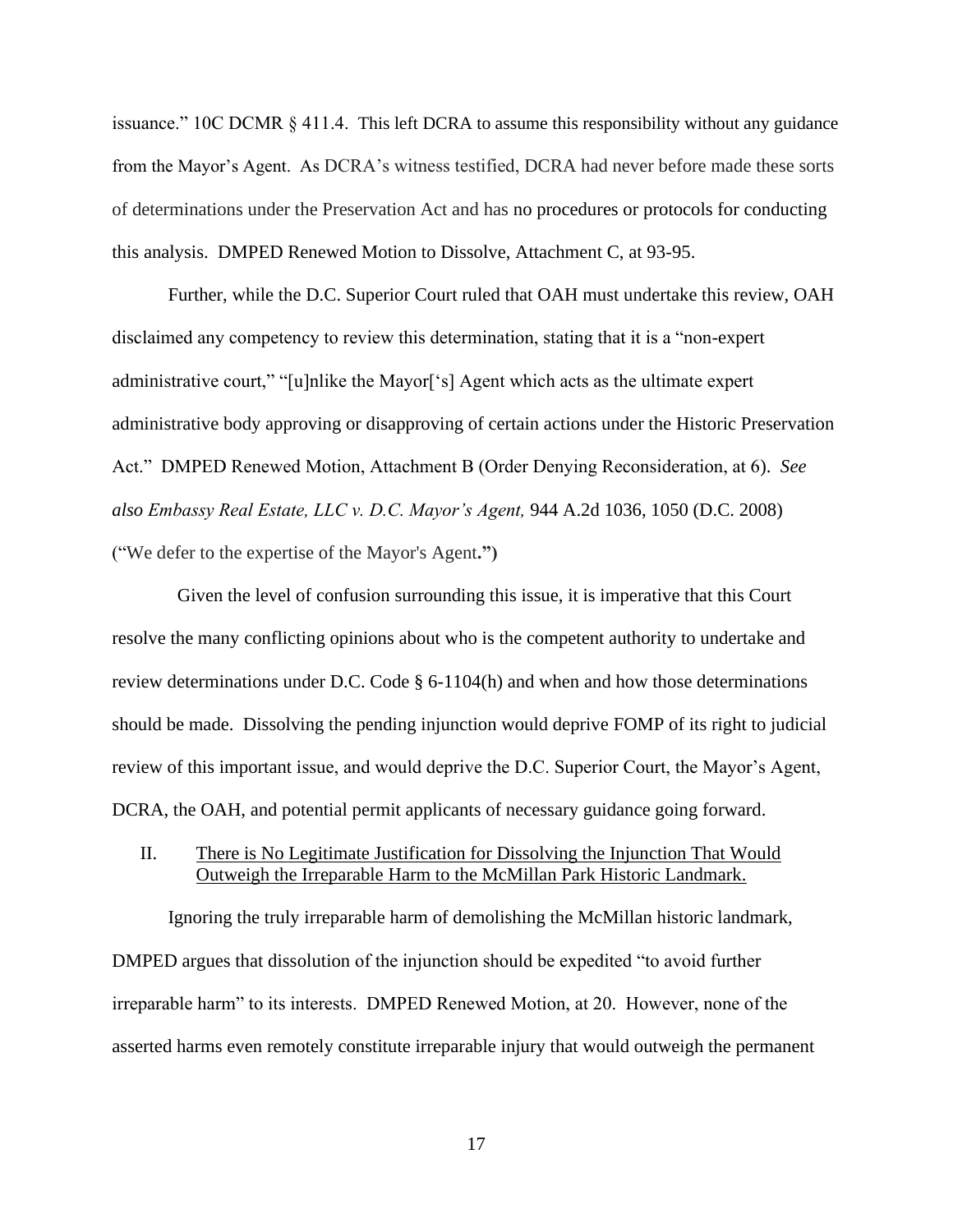and irreparable loss resulting from DMPEDs plan to prematurely demolish this remarkable historic landmark without compliance with D.C. Code § 6-1104(h).

 First, DMPED continues to assert that a *pro forma* and expedited dissolution of the injunction is warranted by DMPED's claimed financial harm in the form of contractors' delay penalties of "several thousand dollars for each day of delay." DMPED Renewed Motion, at 20. However, this Court unequivocally rejected this argument in its February 19, 2020 order, stating that, "[a]lthough the deputy mayor relies on the costs associated with delay of demolition, the District apparently chose to bear the risk of those costs, given that litigation about the legality of the demolition permit was reasonably foreseeable." FOMP Exhibit 3, at 3. Now, as was the case last year, this asserted (and self-inflicted) financial injury does not outweigh the truly irreparable harm that would result if the McMillan landmark were prematurely destroyed.

DMPED also falsely asserts, without any support, that "[t]he delay is depriving the District's residents of much needed employment, affordable housing, and medical and recreational assets," and that "[w]ith the determination of the ability to complete the project, the evidence shows that the public benefits are virtually certain if construction is now permitted to proceed." DMPED Renewed Motion to Dissolve, at 20. This assertion is stunningly misleading. As noted above, DMPED acknowledges that the development project is years away from being built and is subject to numerous financial contingencies. *Id.* Attachment K, at 11; FOMP Exhibit 5. Moreover, notwithstanding these touted benefits, this Court's injunction order nonetheless recognized that "the public interest[] weighs in favor of staying demolition," and "is presumptively served by compliance" with D.C. Code § 6-1104(h). FOMP Exhibit 3.

Finally, DMPED has made absolutely no effort to mitigate its alleged damages. Notably, FOMP has never objected to demolition of the three cells on the southern portion of the site,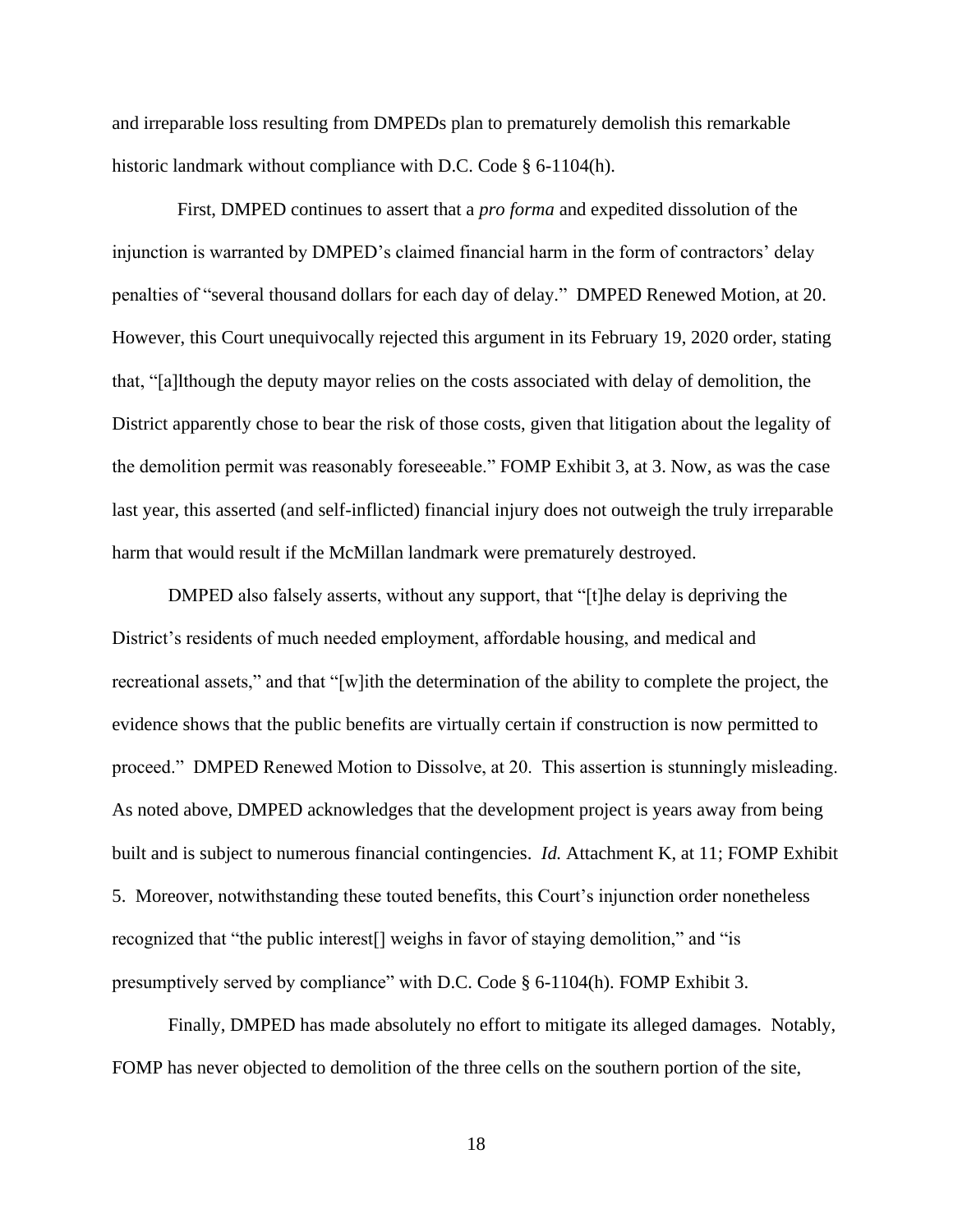which are severely damaged. Further, the only building planned for the southern portion of the site is the community center, which is to be constructed by the District of Columbia. The community center is the only building for which there are no present legal obstacles to construction. DMPED Renewed Motion, Attachments F, Attachment K at 13. However, DMPED has never sought to demolish only the three extant cells that would allow construction of the community center to go forward.<sup>10</sup> This would allow the District of Columbia to provide an immediate and direct recreational benefit to the public, including access to this remarkable site that has to date been denied by the District of Columbia.

## III. The Irreparable Injury That Would Result from Dissolving the Injunction Far Outweighs the Injuries Alleged By DMPED.

Remarkably, DMPED denies any irreparable injury resulting from the demolition that it plans, notwithstanding this Court's clear recognition of this irreparable injury in granting the injunction pending appeal that DMPED now seeks to dissolve. DMPED selectively quotes the decision by the Mayor's Agent and this Court in *FOMP II* that the underground vaults were "identical" and "dangerously unstable, with many at risk of imminent collapse." DMPED Renewed Motion, at 18. These assertions and selective citations are completely misleading and, in context, do not represent any finding or evidence that the features of the landmark to be demolished are unimportant or replaceable.

To the contrary, with respect to the planned demolition of 17½ of the 18 extant underground cells, these cells are clearly recognized even by DMPED's own historic preservation consultant as being of "supporting" significance to the landmark. Exhibit 6. Of

 $10$  In both the initial and the subsequent proceedings before the Mayor's Agent, FOMP did not contest the demolition of the eight underground cells that have been found to be severely damaged or collapsing. *See* FOMP's proposed order in HPA No. 14-393, at p. 47 (filed with Mayor's Agent on 12-29-14).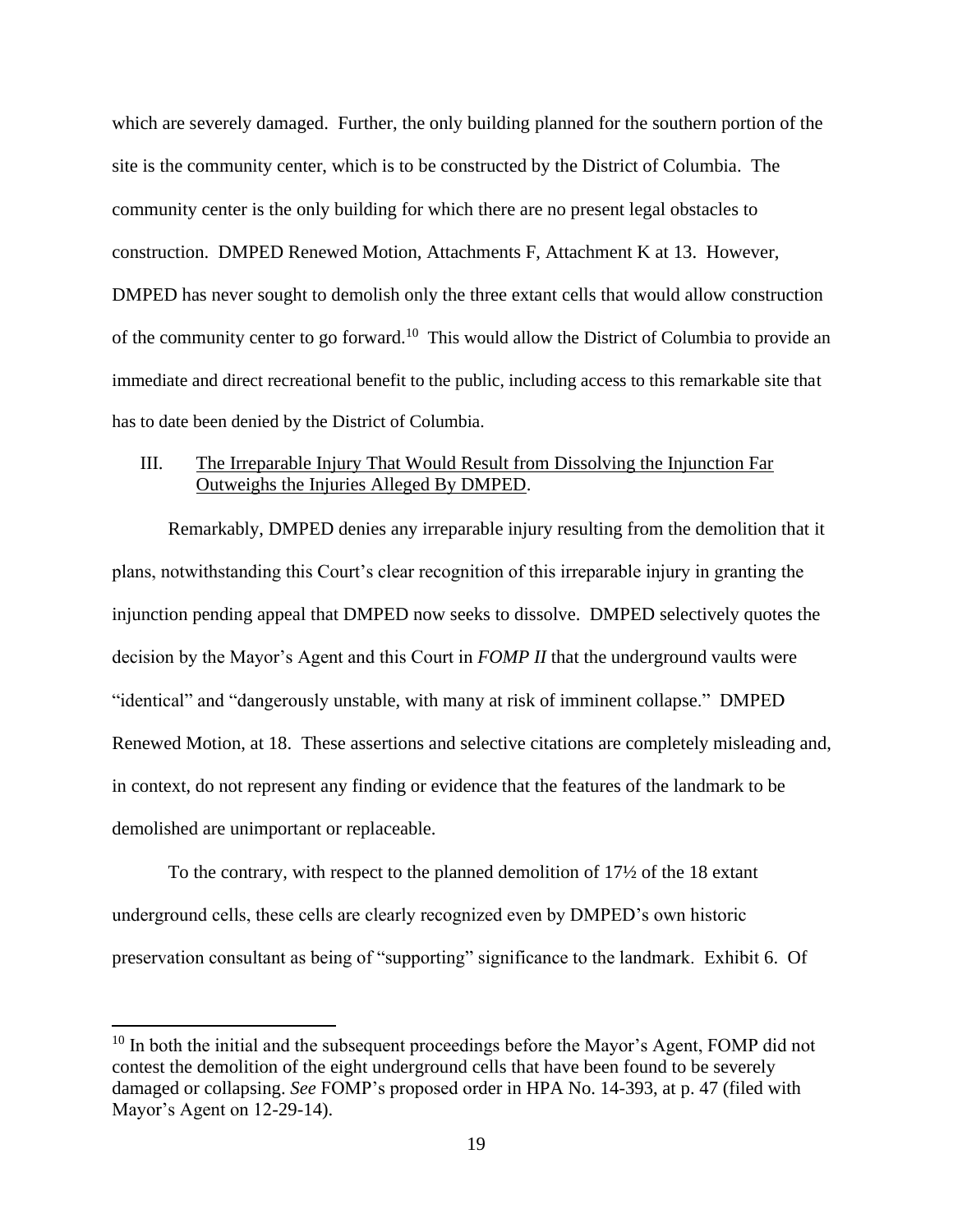these cells, 11 have sustained only minor to moderate damage; only three are in danger of collapse, and five have sustained severe damage. *Id.* Moreover, contrary to DMPED's assertions, the features that will be demolished include a majority of the above-ground portals to the cells, which DMPED's consultant recognizes are of "key" historic importance to the site.

As this Court pointed out in *FOMP II,* the Mayor's Agent "recognized that demolishing even a portion of a historic landmark is a "grave matter." ." *FOMP II,* 203 A.3d at 1176. Further, demolishing the majority of the underground sand filtration cells, as proposed, would "destroy[ ] the capacity to experience the vast scale of the numerous vaulted chambers purifying large quantities of water." *FOMP II,* 203 A.3d at 1176. It is precisely for that reason that this Court in *FOMP II* underscored the importance of ensuring that "[t]he applicants must still demonstrate ability to complete *the entirety of the project* at the time they apply for a demolition permit from the DCRA." *Id.* at 1179 (emphasis added). DMPED's effort to imply that the features proposed for demolition are not significant, by selectively quoting from the Mayor's Agent, ignores this Court's prior ruling.

Accordingly, this Court should maintain this injunction in place until such time as the important issues of first impression raised in the pending cases 21-AA-180 and 20-CV-245 are resolved. FOMP has no objection to this Court expediting its review of those cases. In the alternative, FOMP requests that the injunction be maintained to allow FOMP sufficient time to file a motion for an injunction pending review/appeal in those cases.

#### Conclusion

For the foregoing reasons, DMPED's motion to dissolve the injunction should be denied.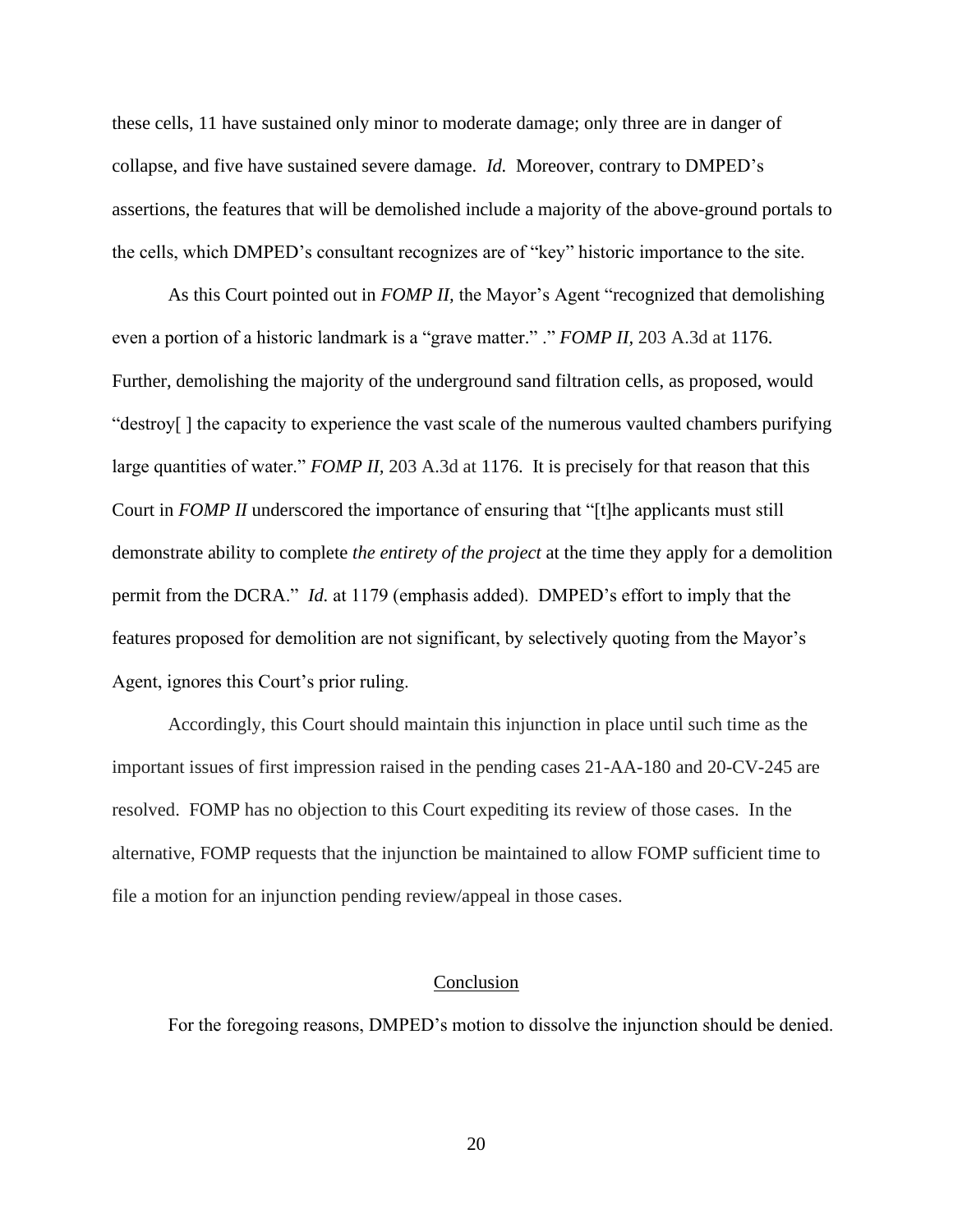Respectfully submitted,

 $\widetilde{\mathscr{U}}$ 

Andrea C Ferster (DC Bar # 384648) Attorney at Law 2121 Ward Court, NW, 5<sup>th</sup> Floor Washington, DC 20037 (202) 974-5142 (phone) (202) 233-9257 (fax) [aferster@railstotrails.org](mailto:aferster@railstotrails.org) (e-mail)

Counsel for Friends of McMillan Park

# CERTIFICATE OF SERVICE

I HEREBY CERTIFY that a true and correct copy of FOMP's Opposition to DMPED's Motion to Dissolve Injunction was served this 29<sup>th</sup> day of March 2021, by this Court's ECF system, upon the following:

Carl Schifferle Lucy Pittman D.C. Office of Attorney General

Loren L. AliKhan Solicitor General

James McKay Counsel for DMPED

And by email to:

Chris Otten, D.C. for Reasonable Development

\_/s Andrea Ferster\_\_\_\_\_\_\_\_\_\_\_\_\_\_\_\_\_\_\_\_ Andrea C. Ferster